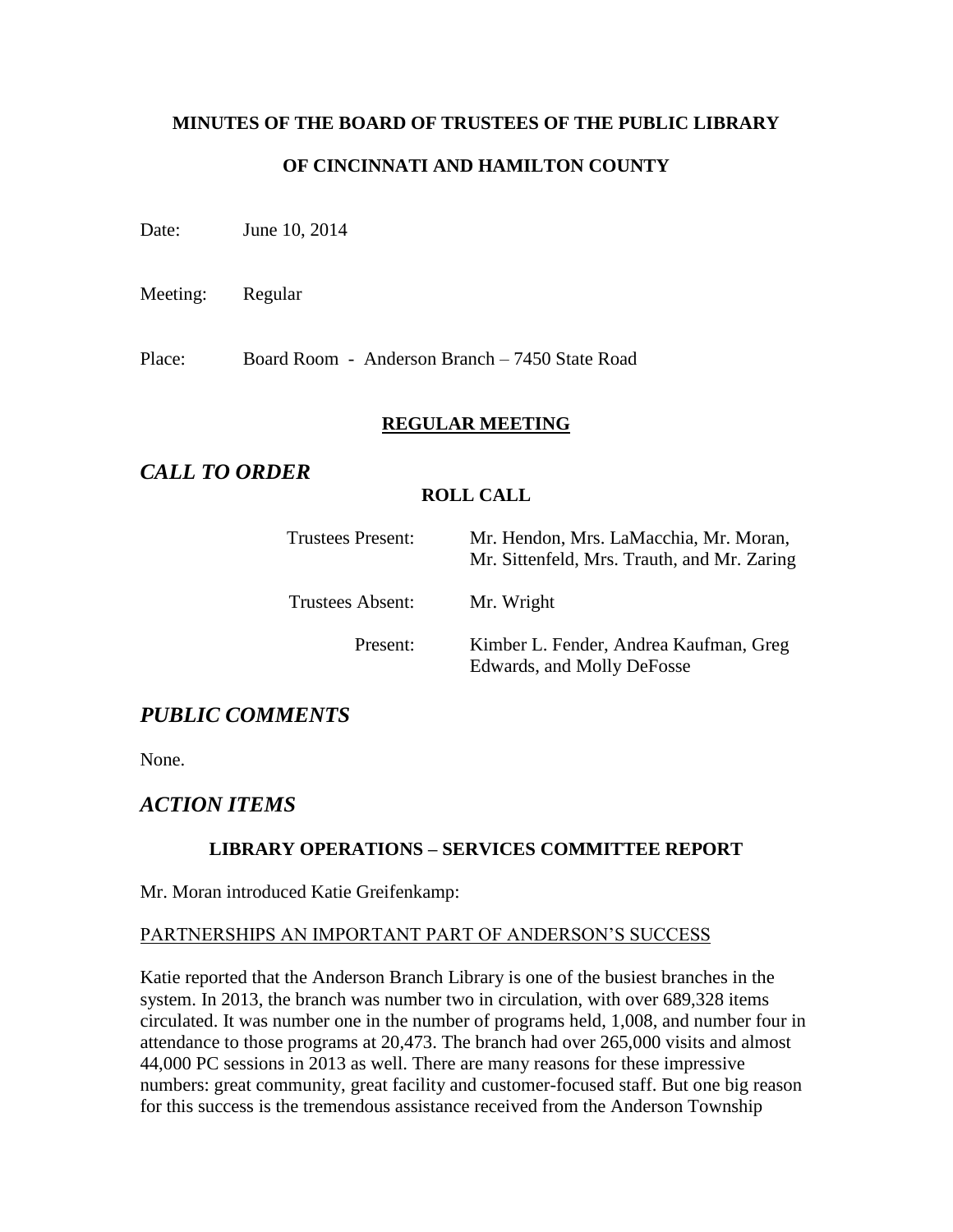Library Association (ATLA). Their support funds programs such as Zak Morgan, who draws folks from all over the county, and the McGing Irish Dancers on St. Patrick's Day. Also, ATLA has provided resources to help build the ATLA collection, which consists of a variety of books mostly dealing with art, painting, and ceramics. ATLA has paid for much of the branch's technology, such as the Early Literacy Station, the AfterSchool Edge, iPads for the public, and even some public computers. Finally, the A/V screen recently installed in the meeting room was paid for with ATLA funds. All in all, ATLA has helped make the Anderson Branch one of the busiest in the system.

Mr. Sittenfeld asked Katie if she thought the demographic differences between Anderson and the other branches where she had worked impacted the service. Katie explained that there were some differences but each community has different needs and the Library works to meet those needs.

Mr. Moran reported that:

#### CAREER ONLINE HIGH SCHOOL

Career Online High School is a new online service that offers students the opportunity to earn a full, accredited high school diploma through the Library. Students go through an online assessment process to determine a course of study and then proceed to complete their coursework online. The service will be funded by combining dollars from the Library's collection budget to support the annual subscription cost and funds provided by the Library Foundation and other targeted funding organizations for "scholarships" that fund each individual student. The full launch of the service is planned for the fall.

#### 3D PRINTER ADDED TO TECHCENTER

The Library recently deployed a *MakerBot 5th Generation Replicator* 3D printer to the Main Library's TechCenter. Customers may reserve the 3D printer for one 60-minute session per day. During the initial pilot phase, there has been no charge for printing; effective June 11, the cost for 3D printing will be associated with the weight of the object printed at \$.10 per gram**.** The 3D printer has been extremely popular, with reservations filled several days in advance.

Mr. Edwards reported that:

### MAKER SPACE

Many public libraries are purchasing new and in-demand equipment including 3-D printers, laser engravers and 3-D scanners to create a Maker Space. A Maker Space is defined loosely as "a shared workspace where people create collaboratively." Plans for the new St. Bernard and Reading branches include Maker Spaces and that concept is being expanded to include the implementation of a Maker Space at the Main Library. A team of staff has been identified to work on this important project. Completion of the Main Library Maker Space is projected for January 2015.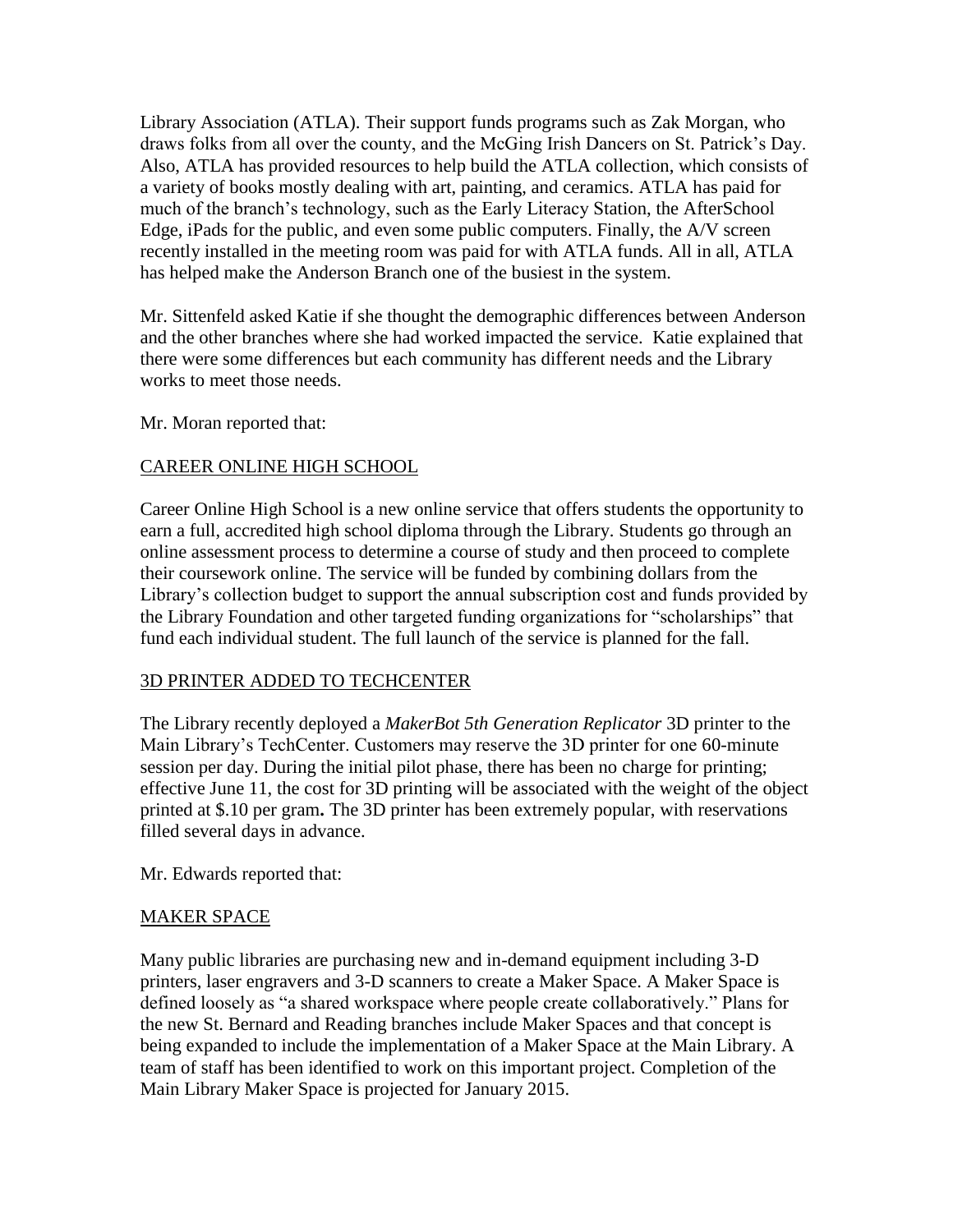Mr. Sittenfeld asked how the Library chooses which technology to pursue when it comes to building the Maker Space. Ms. Fender replied that the goal would be to stay on the leading edge of technology but taking small step. Mr. Edwards added that the goal was to process access to technology and information to allow Library customers to create content. Mrs. Trauth asked what the approximate cost of the printer was. Library Staff indicated it was approximately \$3,000.

Mr. Moran reported that:

### FLIPSTER

Flipster is an online service that provides customers access to popular magazines via desktop or mobile devices. Currently users can download magazines for offline reading using an app for the iPad and the Android app is scheduled to be released in the fall. The new service will launch in July and will compliment Zinio, the Library's established digital magazine service by offering access to titles not included in Zinio. A sampling of Flipster titles, include *Entrepreneur, National Review,* and *Kiplinger's Retirement Report.*

### CHANGES TO REQUIREMENTS FOR FREE LIBRARY CARD ELIGIBILITY

The Library Card and Circulation Policy currently allows for free Library cards to be issued to residents of the State of Ohio but does not include free cards to those who own property in, but do not reside in, Hamilton County. We recommend the Board approve changing the policy to read: "residents of the State of Ohio *or a property owner in Hamilton County*" are eligible to apply for a free library card. The policy is as follows:

#### **LIBRARY CARD AND CIRCULATION POLICY**

The Library Card and Circulation Policy governs all aspects of library cards, their use, and the circulation of materials.

Library Cards from the Public Library of Cincinnati and Hamilton County provide access to a wide variety of information and services at the Library. Library Cards remain the property of the Library and usage may be suspended if Library policies or rules of conduct are violated.

The Library has numerous card types that are free to applicants of any age who meet any of the following criteria:

- Are a resident of the State of Ohio or a property owner in Hamilton County.
- Are associated with a member of an Ohio regional library system as a cardholder from a member library
- Are a staff member of the Public Library of Cincinnati and Hamilton County
- Are a temporary/transitional resident of Hamilton County

Individuals who do not meet the criteria outlined above may purchase a Library Card at the price established in the Library's Table of Fines and Fees.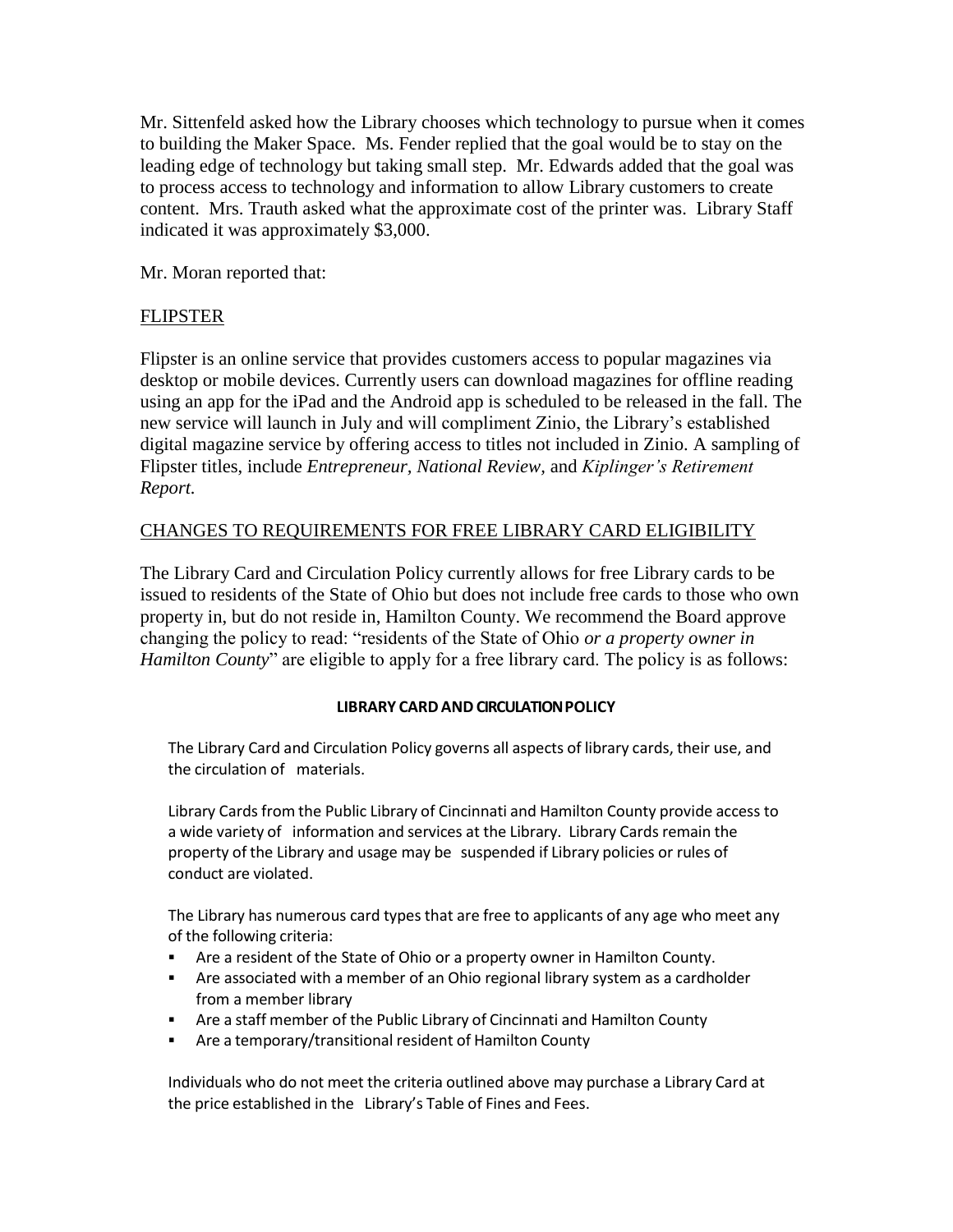#### *CardholderResponsibilities*

Library cardholders are responsible for all activities surrounding the use of their cards, including:

- Materials checked out on library cards, including those checked out up to the point a card is reported lost or stolen. Parents/legal guardians are responsible for guiding the selection of materials by their children under the age of 18 and assume responsibility for use of cards for children under the age of 18.
- Payment of fines and fees*.* Parents or legal guardians assume responsibility for fines and feesthat accumulate on the cards of children under the age of 18.
- Returning materials in good condition. A charge may be assessed *for lost* or damaged materials, up to the cost of the item if *lost or* damaged beyond repair. Customers may provide a replacement copy in lieu of payment for lost items with the approval of Library staff. Failure to pay for lost or damaged items will result in restricted borrowing privileges.

Loan periods and limits vary according to material format.

#### *Materials Recovery*

Accounts of customers with overdue materials may be referred to a materials recovery service. A late fee, established in the Table of Fines & Fees, is applied to any account turned over to a collection agency for recovery.

#### *Retention and Confidentiality of Customer Information*

Library card information and customer circulation records are considered confidential as outlined in the Library's *Confidentiality of Library Patron Record Information* and *Records Retention* Policies.

**Effective:** June 15, 2014 **Approved by the Board of Library Trustees: June 10, 2014**

#### NEW BOOK CLUB CARD INTRODUCED

On June 2, the Library introduced a special card type that allows book club leaders to place multiple holds on the same title with automatic renewals and no late fees.

#### SUMMER LEARNING PROGRAM MARKETING EFFORTS

The Summer Learning Program is well underway as are a number of marketing efforts in support of it. Those efforts include traditional marketing collateral, such as posters, bookmarks and flyers, as well as a Summer Learning website and e-communications to cardholders and targeted groups. The Library marketing team has pitched media sponsorships for PSAs, print and web ads, social media and blog mentions and also plans on pay per click keyword advertising on Google, Bing and Facebook. Additional paid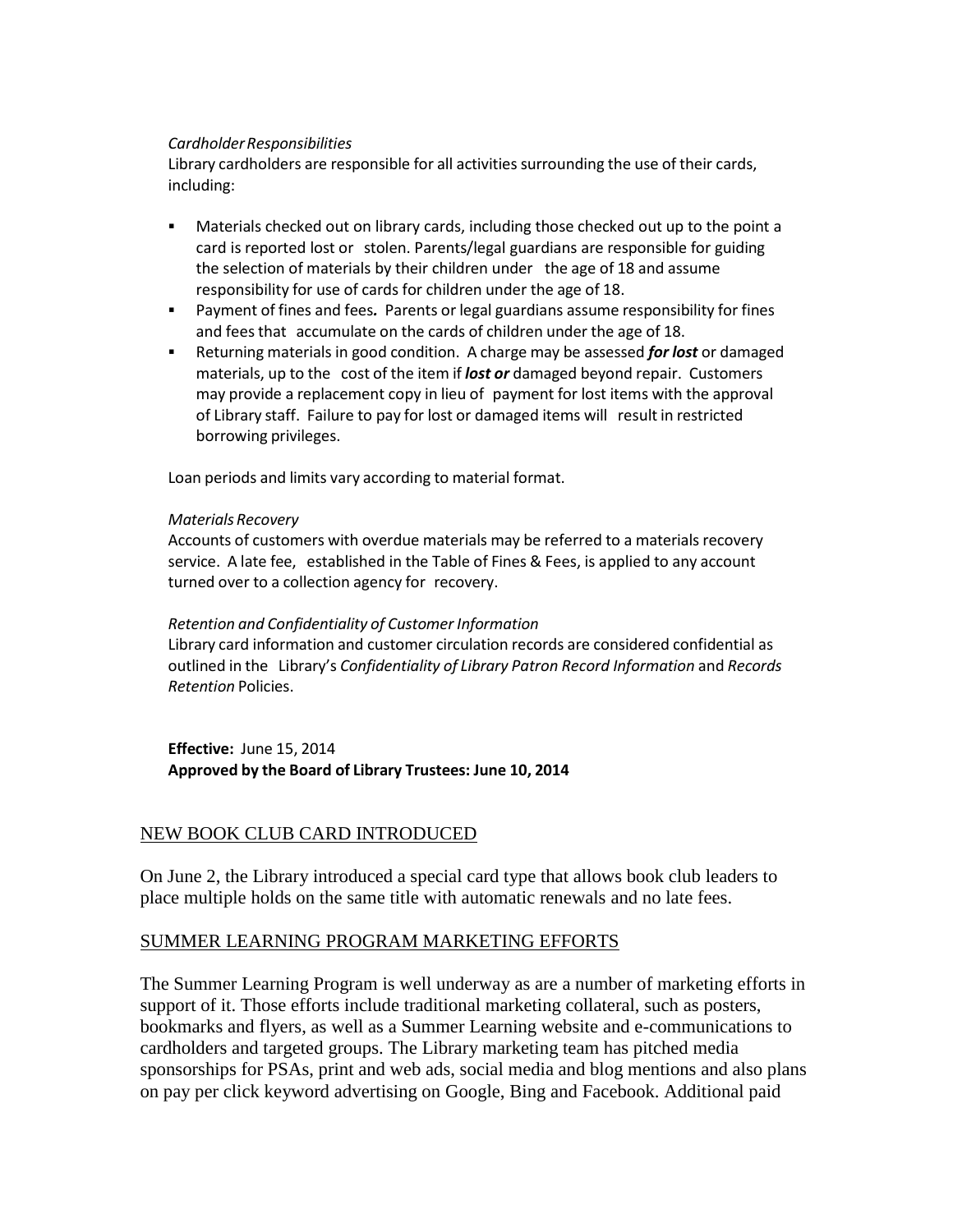media efforts are also underway with radio spots that include program interviews, live remotes/events and web ads.

Mr. Edwards reported that:

*Programs and Exhibits of Note* SMART INVESTING @ YOUR LIBRARY

Thanks to a generous two-year grant from the Financial Industry Regulatory Authority (FINRA) Foundation, a series of programs to assist teens in building their financial literacy will resume this summer at five branch libraries and TeenSpot at the Main Library. The programs will be led by Teen Librarians and grant partner Ohio State University Extension Office.

### FRAME CINCINNATI PHOTOGRAPHY COMPETITION

The Library will be participating in FotoFocus Cincinnati, a month-long biennial celebration spotlighting independently programmed exhibitions of historical and contemporary photography, which will be held in October, 2014. Between June 1 and July 31, photographers can enter our Frame Cincinnati Photography Competition and the best submissions will be displayed in the Atrium of the Main Library in September and October. The Frame Cincinnati Photography Competition is co-sponsored by the Photography Club of Greater Cincinnati and the Friends of the Public Library.

Mr. Moran reported that:

#### LUMENOCITY TICKETS AVAILABLE AT THE LIBRARY

The Library will be partnering with the Cincinnati Symphony and Pops Orchestras to be a community ticket outlet for LumenoCity 2014. Beginning on June 9, 500 tickets to each of the two performances, August 1st and 2nd, will be available from 14 Library locations.

#### BOOKWORKS XV

*Bookworks XV*, the annual Cincinnati Book Arts Society (CBAS) exhibit of regional book artists showcasing one of a kind, hand-made books, will be on view in the Main Library's atrium from June 10-September 7. In conjunction with the exhibit, there will be two artist walk-throughs on Sunday, June 22 and Sunday, August 3 at 2 pm. There will also be a hands-on bookmaking demonstration on Sunday, July 27 at 2 pm.

Mr. Moran moved that the Board approve the report as filed. Mrs. LaMacchia seconded.

Voting for the motion: Mr. Moran, Mrs. Trauth, Mr. Zaring, Mrs. LaMacchia, Mr. Hendon, and Mr. Sittenfeld…6 ayes. The motion carried. **(10-2014)**.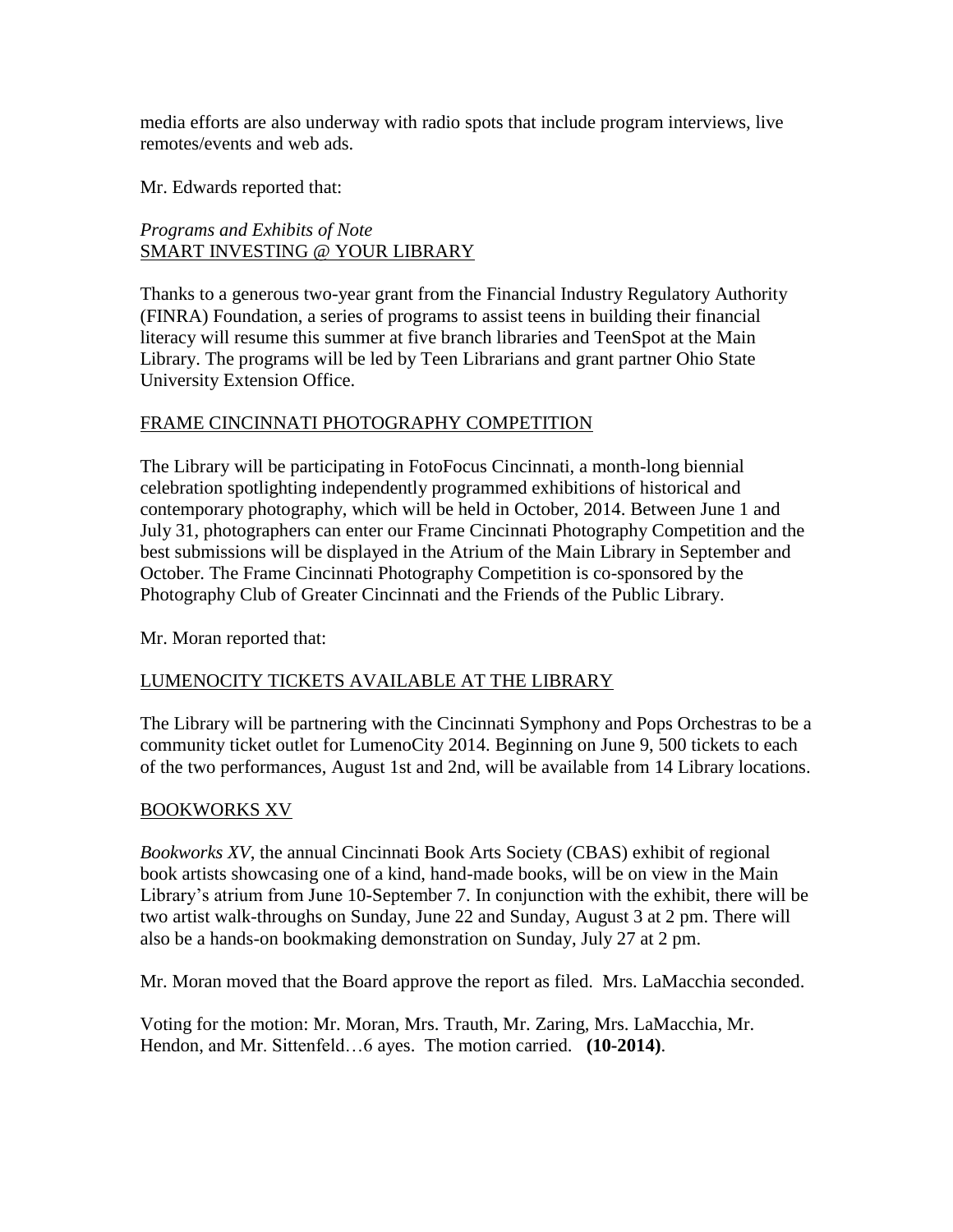### **LIBRARY OPERATIONS – FACILITIES COMMITTEE REPORT**

Mr. Hendon requested that:

### SALE OF WESTWOOD PROPERTY

In 2000 the Library purchased a single-family residence at 3017 Montana Avenue, adjacent to the Westwood Branch Library, for the purpose of constructing additional parking for the branch. For years we lacked the funding to expand the parking so we have leased the house and it is currently on a month-to-month lease. In 2012, the parking expansion was removed from the capital project list, the house was appraised and put on the market. At that time, the appraised value was \$40,000. We have received an offer of \$29,000 and negotiated the price to \$35,000. The buyer is ADN Capital Investors, LLC. The buyer has specified that no inspections are necessary and is paying cash. The properties were consolidated when the home was purchased and we have the plats and legal descriptions necessary for the cut/up.

To move forward with the sale, it is requested that the Board:

- 1. Approve the sale of the property for \$35,000. The Office of the Hamilton County Prosecuting Attorney has developed the contract for purchase, which the buyer has accepted, Exhibit I.
- 2. Authorize the Eva Jane Romaine Coombe Director to sign the contract and the deed to complete the sale.

Mr. Hendon moved that the Board approve the report as filed. Mr. Moran seconded.

Voting for the motion: Mr. Moran, Mrs. Trauth, Mr. Zaring, Mrs. LaMacchia, Mr. Hendon, and Mr. Sittenfeld…6 ayes. The motion carried. **(11-2014)**.

### **FINANCE & AUDIT COMMITTEE REPORT**

#### REVISION OF THE 2014 ANNUAL APPROPRIATIONS

Ms. DeFosse explained that confirmation is requested to revise *appropriations* as follows:

#### *General Fund*

| Purchased and Contracted Services - decrease by | $\frac{\$}{200,000.00}$  |
|-------------------------------------------------|--------------------------|
| Other - Increase by                             | \$ 200,000.00            |
| Net change                                      | $\overline{\phantom{0}}$ |

The revision is necessary to account for actual levy election expenses which were underestimated in the original budget.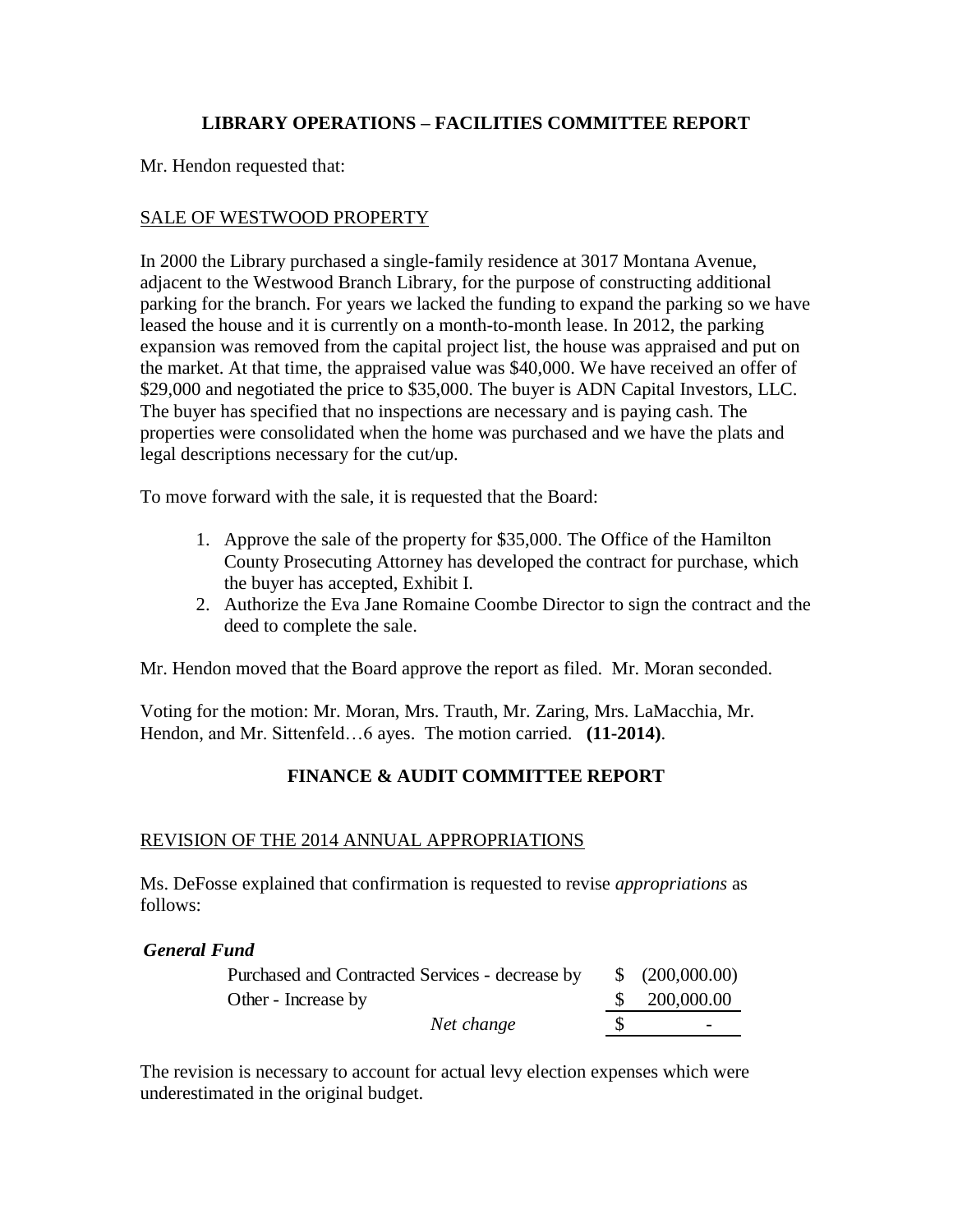Mr. Zaring reported:

*Gift* 

Authorization is requested to revise *appropriations* as follows:

#### *Building & Repair Fund*

| Purchased and Contracted Services - decrease by |    | (400,000.00) |
|-------------------------------------------------|----|--------------|
| Capital Outlay - Increase by                    |    | 400,000.00   |
| Net change                                      | \$ |              |
| Fund<br>Capital Outlay-increase by              | S  | 50,000.00    |
| Net change                                      | S  | 50,000.00    |

The revision to the Building and Repair Fund is necessary to account for the distribution of appropriations based on current information. The original appropriations were set based on estimates.

The revision to the Gift Fund is necessary to account for the timing of contributions at the end of 2013 and planned expenditures in 2014.

Mr. Zaring moved that the Board approve the report as filed. Mrs. LaMacchia seconded.

Voting for the motion: Mr. Moran, Mrs. Trauth, Mr. Zaring, Mrs. LaMacchia, Mr. Hendon, and Mr. Sittenfeld…6 ayes. The motion carried. **(12-2014)**.

## *INFORMATIONAL ITEMS*

### **EVA JANE ROMAINE COOMBE DIRECTOR'S REPORT**

Ms. Fender reported that:

#### EBOOK INITIATIVE CONTINUES

In April and May, Michelle Francis, Director of Government and Legal Services for the Ohio Library Council; Zack Space, Vorys Advisors; and herself had several meetings with members of Congress from Ohio as well as those serving on the U.S. House Judiciary Subcommittee on Courts, Intellectual Property and the Internet to discuss the refusal of some publishers to sell or license eBooks to public libraries and our interest in a hearing on this matter. Congressman Chabot is the only Ohio Congressman to serve on this subcommittee. She is pleased to learn that a hearing on the First Sale Doctrine of Copyright Law was being scheduled and unsuccessfully pursued having a witness testify at that hearing. The field hearing held in New York on June 2 did include a representative from the New York Public Library but the primary focus of his testimony was not the eBook issue we have been discussing.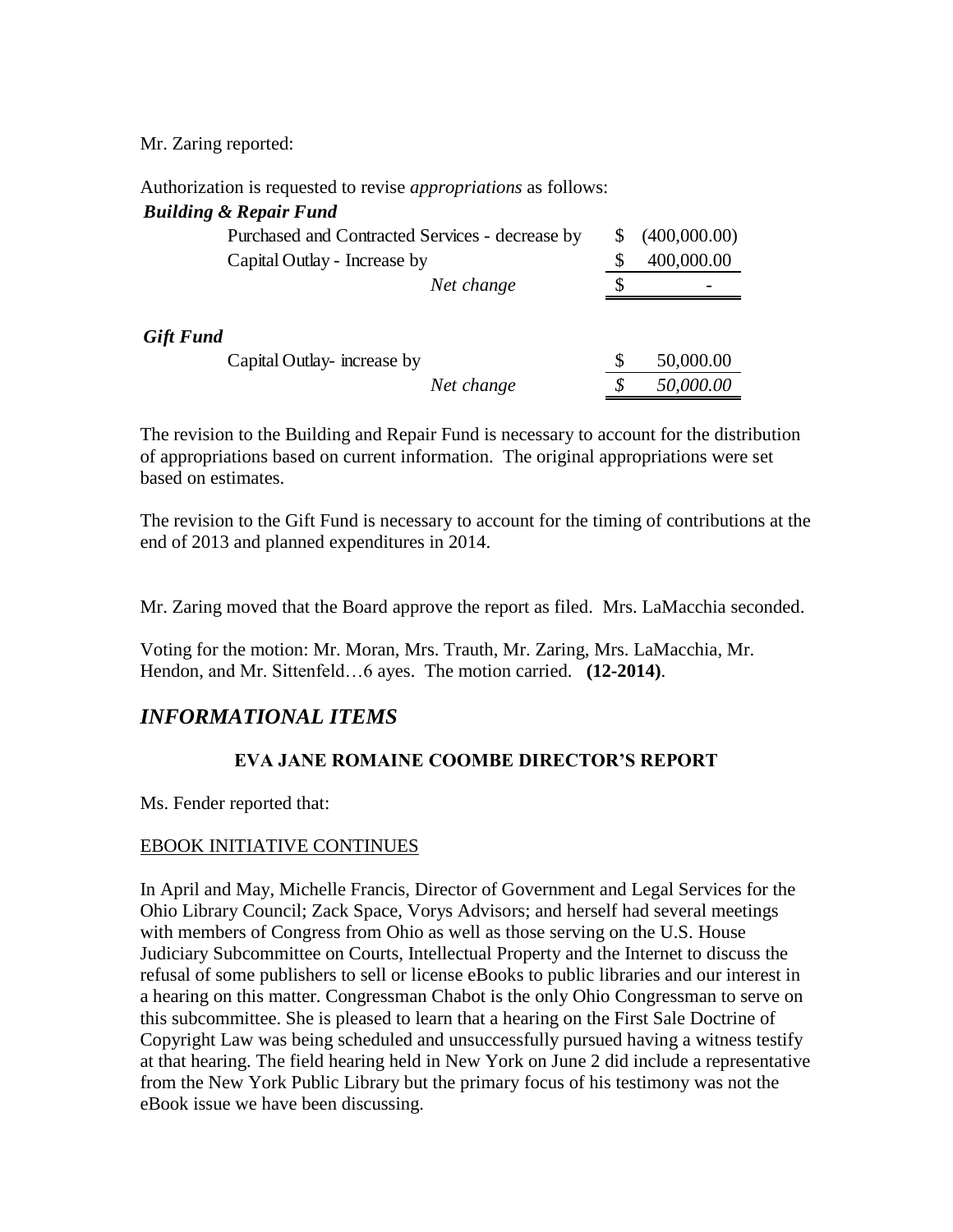Although she was disappointed that the group was not able to testify in person, they were able to submit questions to be raised at the hearing and also written testimony. The testimony submitted is as follows:

#### **Testimony of Kimber L. Fender, The Eva Jane Romaine Coombe Director of the Public Library of Cincinnati and Hamilton County, Ohio.**

**Before the U.S. House Judiciary Subcommittee on Courts, Intellectual Property and the Internet**

**June 2, 2014**

I would like to thank the members of the Courts, Intellectual Property and the Internet subcommittee, along with the subcommittee staff, for their efforts in scheduling this hearing, and affording me an opportunity to submit written testimony.

My name is Kim Fender and I am the Director of the Public Library of Cincinnati and Hamilton County, and Chair of the Ohio Library Council's Government Relations Committee. I am proud to have devoted my career to the public library system, which enjoys a long, rich history of serving communities throughout our country. Its ubiquitous presence has played a central role in fostering our democracy by ensuring that all Americans—regardless of social or economic status—have open access to information.

The topic of this subcommittee hearing is, "First Sale Under Title 17". While issues pertaining to the long-established first sale doctrine are broad and complex, the subject matter of the testimony hereby proffered pertains to a relatively specific issue, to wit: public library access to information has been significantly compromised by publishing industry standards regarding the sale of digital content. More specifically, the first sale doctrine's well-established function of promoting public access to information has been abrogated by publishers who qualify digital transactions with public libraries as "licensing agreements" rather than "sales".

The first sale doctrine allows the purchaser of a copyright-protected work to sell or give away that copy without the permission of the owner of the copyright. Traditional application of the first sale doctrine allows the purchaser of a lawfully acquired copy of work the right to lend or even resell that copy. As a policy, it has served the American public well for over 100 years; and has formed the very foundation for public library operating models.

However, most large publishers have avoided application of the first sale doctrine to ebooks by structuring their transactions as "licenses" rather than "sales." Rapid advances in technology sparking the wide scale utilization of e-book readers have led to serious restrictions on the ability of libraries to fulfill their core mission of providing all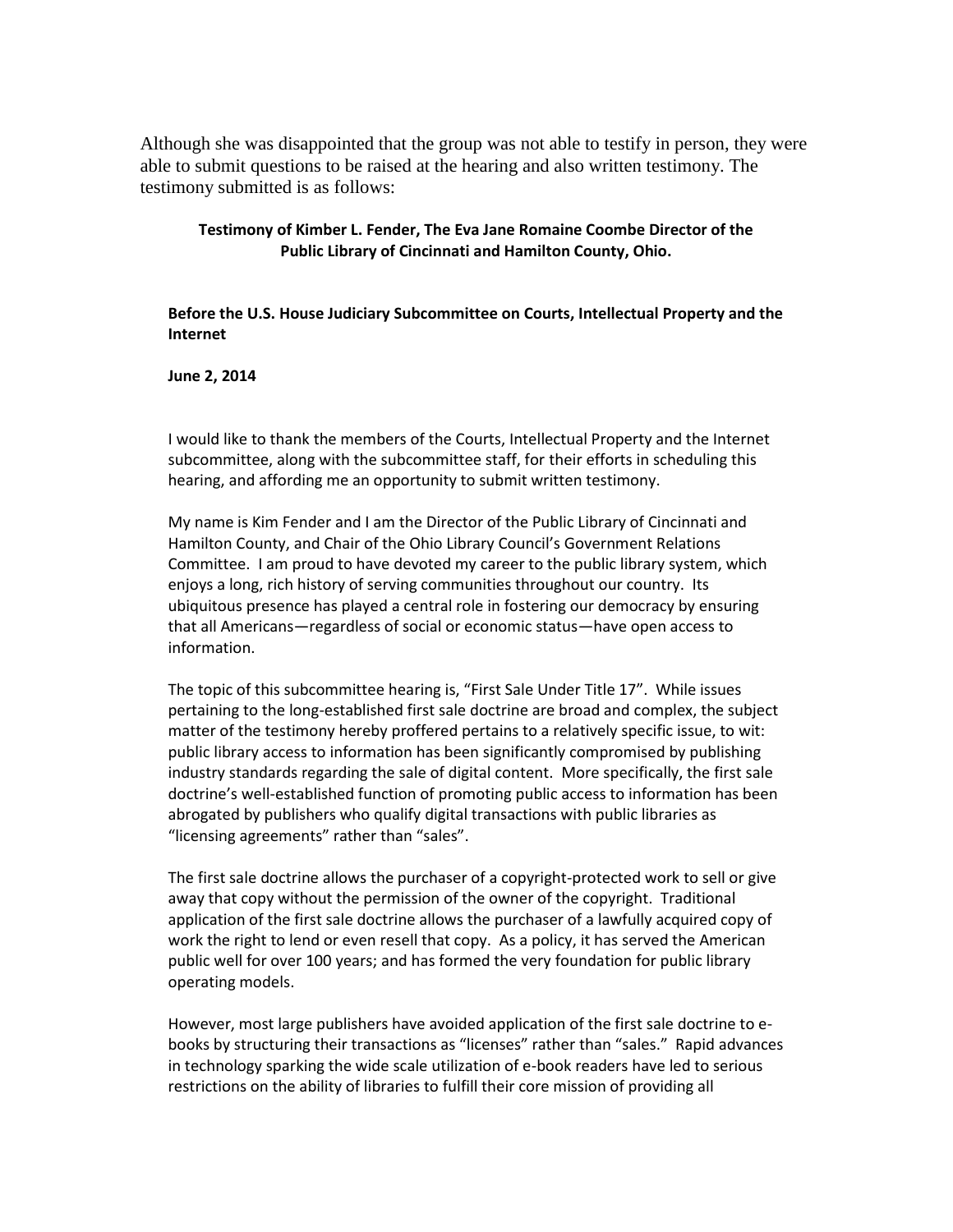Americans with open and equal access to information. The end result has been that library users everywhere have been broadly and unfairly denied access to content.

Publishers now set their own terms in determining which e-books to sell to public libraries. Often times, publishers will refuse to sell some titles to public libraries; or they do so under onerous terms, that include inflated pricing, or severe restrictions on lending rights.

It should be noted that the threat to library operating models is *not* attributable to a failure of libraries to keep pace with changing technology. Libraries have adapted to the computer age by serving as a leading source of internet access for those who have no access at home or work (due to cost or availability issues); and libraries have actively attempted to incorporate e-book content into their operating models. By way of example, my library (Ohio's largest, serving the Cincinnati metropolitan area) first began providing downloadable digital content in 2005. That year 1,851 items were downloaded. In 2013, nearly 1.5 million items, books, music, magazines and movies were downloaded from my library and the demand continues to grow.

The refusal of America's largest publishers to sell e-books to public libraries, or their decision to license use under restrictive conditions or at exorbitant prices, is creating a content divide.

There are those who would argue that a physical copy of the same content is an acceptable substitute for a digital copy. I am not among them. For our society to truly provide equitable access to information it must be available to all in the same formats, with the same portability, access and interactivity a digital copy brings. Those relying upon public libraries should not be relegated to increasingly out-of-date print format when libraries have the ability to responsibly provide access to digital format.

We understand that the world of digital content is bringing about dramatic changes for libraries, readers, researchers and, yes, publishers. There are, however, protections available to the publishing industry to safeguard content and prevent illegal pirating. For example, library-loaned e-books can be made subject to all of the same limitations that have existed for years with traditional hard copy materials: users are subject to loan period limits, software is available that prohibits unauthorized copying or sharing, restrictions can be placed on the number of items that may be simultaneously borrowed, one copy of an e-book can only be borrowed by one reader at a time, and library transactions will remain available only to card carrying library members. For your convenience, attached to this testimony, as Appendix A, is a fact sheet summarizing the issues of access and pricing.

For several years the American Library Association, our national professional association, has worked with publishers to address the issues of access to content through public libraries with a few, scattered results. Unfortunately, by and large, public libraries—and their users—find themselves with severely restricted access to the fastgrowing world of digital content.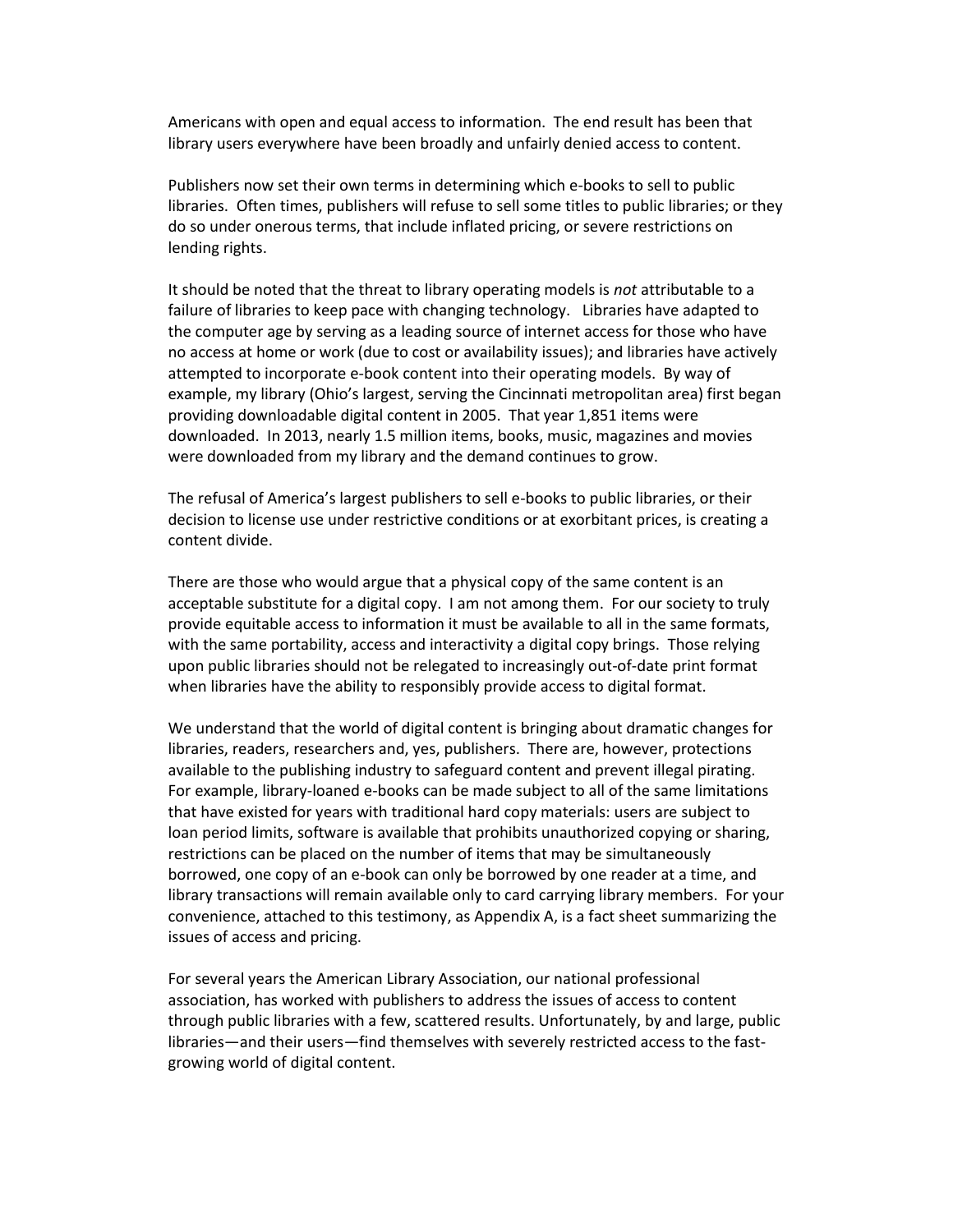The publishing industry's decision to limit library patrons' access to e-books has placed the future of the public library at risk. It requires no leap of reason to suggest that ebooks will one day become the norm; and, likewise, it is easy to predict a future that ultimately renders obsolete the time-tested library operating model based on the traditional "first sale" doctrine.

The dilemma is simply stated as thus: Despite the overwhelming popularity of public libraries (which serve communities' educational, cultural and economic needs), changes in technology have circumvented the first sale doctrine, thus fundamentally altering the vital publisher-library relationships, and jeopardizing the long-term sustainability of public libraries as we have come to know them.

We must act now if we are to continue our nation's longstanding support of the principle of an informed citizenry. Given publishers' limitations on the sales of e-books to public libraries, coupled with the fast-growing popularity of digital content, the future viability of public libraries is at risk. It is imperative that Congress analyze this growing trend, and take steps to preserve the public library's proud history of providing open access to information for all.

Thank you for your thoughtful consideration.

Through a grant from the Ohio Public Library Information Network (OPLIN) the Ohio Library Council is funding a public awareness campaign developed by Goldfarb Weber. Consisting of a short video and a microsite, the purpose of the campaign is to raise public awareness of this issue.

#### SCENIC HIGHWAY DESIGNATION SOUGHT

The 3-C Highway Committee, a coalition of 15 visitor organizations across the State, including the Cincinnati USA Convention and Visitors Bureau, is seeking to have SR-3 designated an Ohio Scenic Byway. Constructed in the early 1920s, SR-3 is the first road to connect Cincinnati, Columbus and Cleveland. The Main Library is located on SR-3 as are two of our branch libraries, Norwood and Pleasant Ridge. At the request of our Convention Bureau, she submitted an email supporting this designation.

#### ANDERSON TOWNSHIP LIBRARY ASSOCIATION

The Anderson Township Library Association (ATLA), which supports the Anderson and Mt. Washington branch libraries, will hold its 34th Annual Used Book Sale at Nagel Middle School in Anderson Township June 27-29. Originally formed in the early 1980s to advocate for a new branch library in the eastern suburbs, ATLA was incorporated on November 5, 1985. ATLA holds two used book sales annually and donates between \$40,000 and \$50,000 each year to support these two branch libraries. Ms. Fender introduced Lindsay Danahy, Co-Chair of ATLA, who talked briefly on behalf of ATLA. She thanked the Board for their support. She explained that the warehouse is staff by volunteers working one morning per week. They hold 2 sales per year and have raised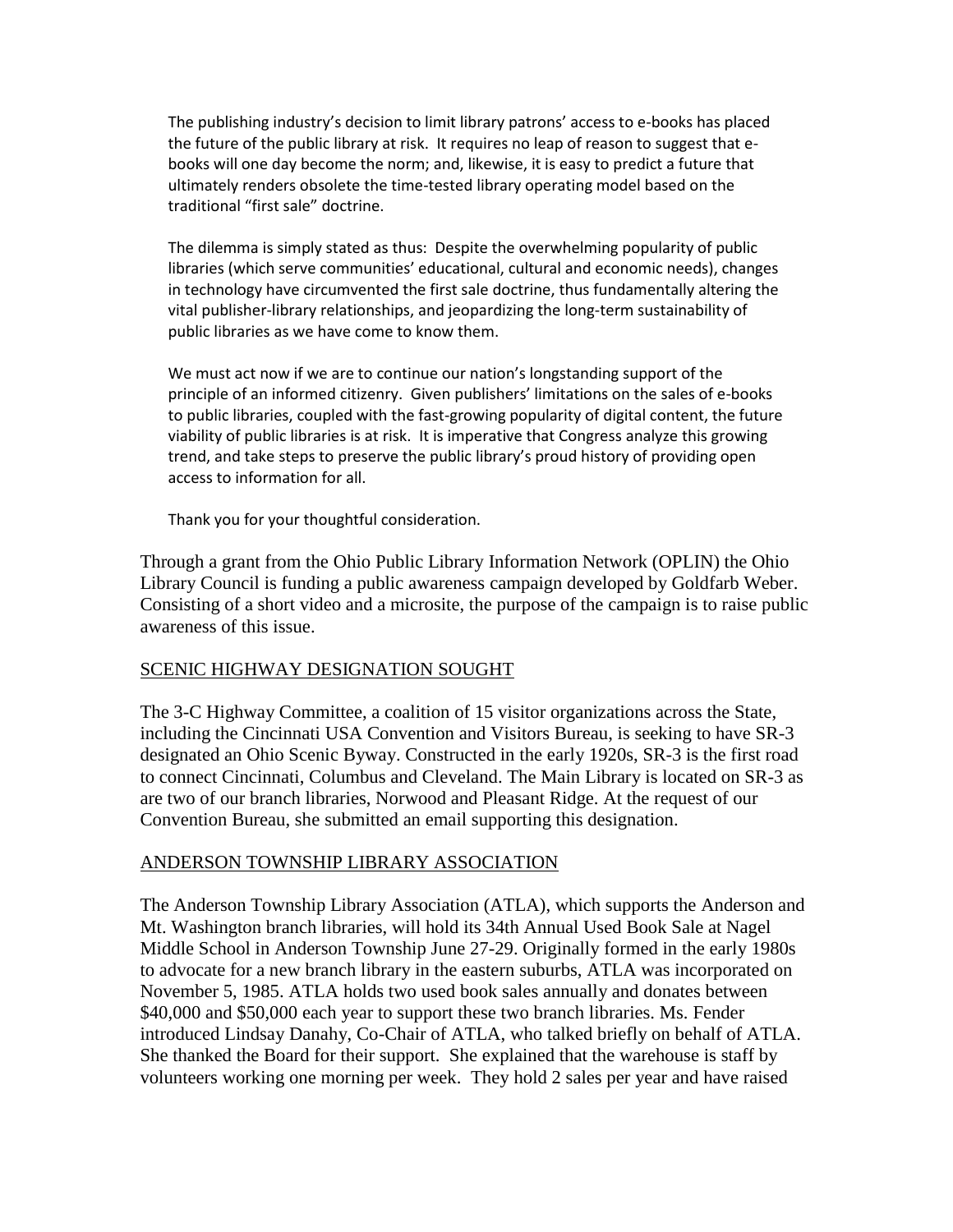approximately \$1,206,000 since their inception. The Board thanked ATLA for their hard work and contributions to the Library.

#### LIBRARY FOUNDATION

The Foundation held its quarterly meeting April 30. At the meeting the 990 and Financial Review for 2012 were approved. The Foundation distributed \$44,550 to the Library for AfterSchool Edge purchases Brain Camp funding and general support. In addition, the Foundation pledged \$13,125 from donations in memory of Charles Lindberg will go to provide the first 10 scholarships for the new Career High School Online product to be implemented this fall.

The Foundation received additional contributions for Summer Learning:

- \$5,000 PNC Grow Up Great
- \$3,000 Dollar General Literacy Foundation
- \$1,000 Summertime Kids grant from the Greater Cincinnati Foundation
- \$500 Juvenile Court Advisory Council

With these additional gifts and including the anonymous gift for Summer Camp Reading the Foundation raised \$122,500 for Summer Learning.

At the April Regular Meeting it was reported that the Foundation had received a partial distribution of \$200,000 from the Bernice Robin estate. The final distribution of \$276,733.50 was received April 30. The Foundation is considering options to publicly acknowledge this generous bequest. It was noted during the meeting that Bernice Robin was the long-time secretary of former Library board member Charles Lindberg.

CBTS has donated 50 tickets for the Reds game on June 21. The Fundraiser is open to the staff at \$50.00 per ticket. All tickets have been sold. The Foundation will raise \$2,500 from this event.

The next meeting of the Foundation is scheduled for July 23.

### FRIENDS OF THE PUBLIC LIBRARY

The Friends held its Annual and Regular meetings on May 9. At the Annual Meeting the Friends' reelected four members of its Board to the term 2014-2017: Mary Lu Aft, Mike Kesloskey, Robert C. Vitz, and Amanda Williams. At that meeting the Friends reported providing \$220,289 in Library support.

At the Regular Meeting Kate Lawrence and Diane Smiley, the Library's program coordinators, presented a report of Friends' support for the final quarter and fiscal year ended March 31, 2014. For the quarter the Friends supported 512 programs including the Jessica Fellowes Author Visit, On The Same Page, the Teen Drawing Contest, Read Across America, St. Patrick's Day and El Día de los Niños, serving 9,867 customers. \$28,754.54 was spent on presenters and program supplies. A total of \$125,464.89 was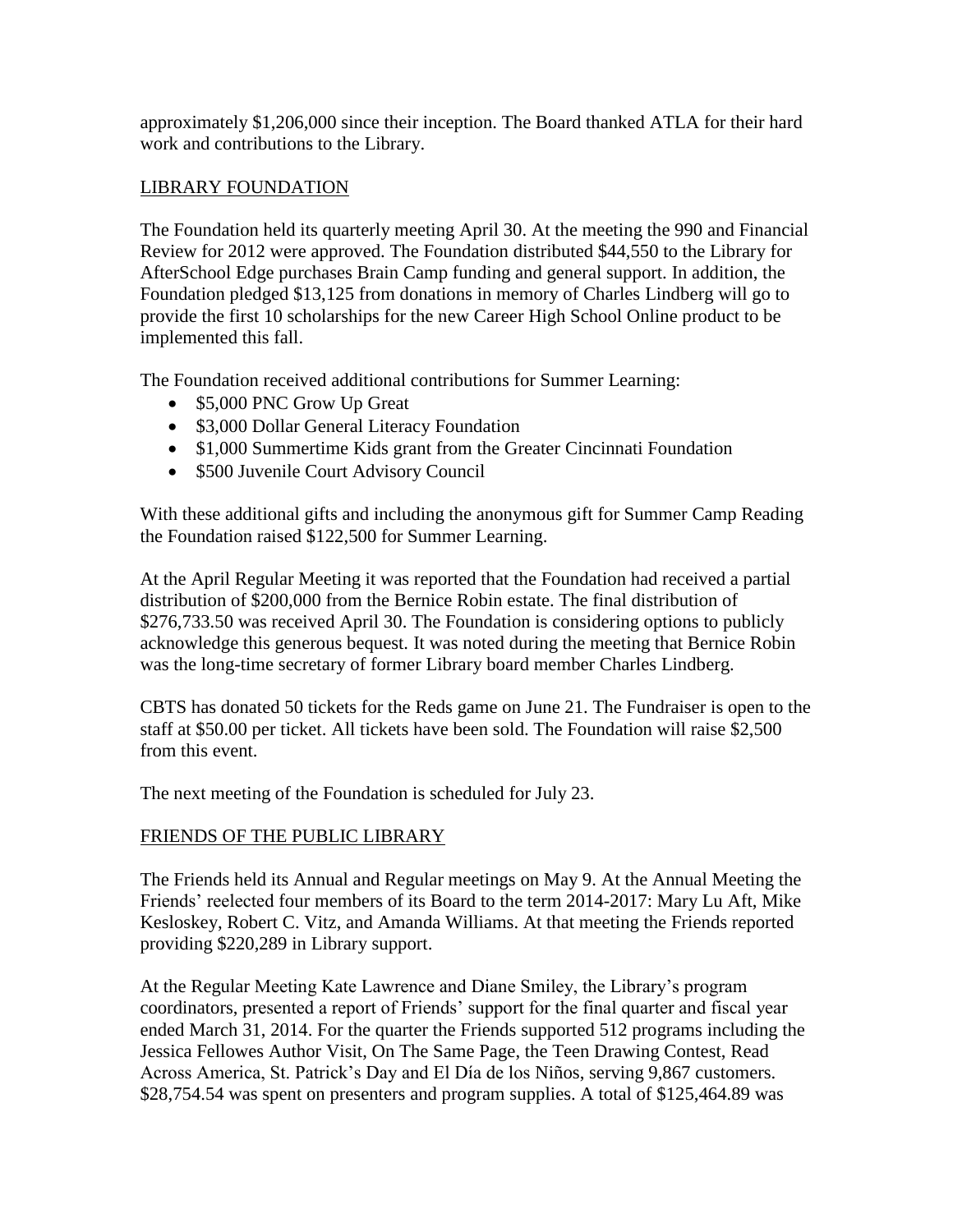utilized for Library programming during the 2014 fiscal year. This total includes expenses for On The Same Page, Summer Reading and special programs throughout the year.

The Friends sale held at Symmes in April grossed \$6,444. The Annual sale at Main is underway with results to be announced at the meeting.

The next quarterly meeting of the Friends is scheduled for July 25.

#### GIFTS BENEFIT AVONDALE, CLIFTON

Anita and Ed Marks donated a framed 1890s property map of Avondale to the Library along with a gift of \$500 to be used for artwork for the Avondale Branch.

Mr. and Mrs. Marks also donated a map of Clifton for the new Clifton Branch and pledged an additional gift for artwork there as well.

#### LIBRARY BALLOT RESULTS STATEWIDE

Eleven libraries had issues on the May 6 ballot, ten of which passed. Paulding County Carnegie Library's renewal failed. Of those that passed, five were renewals, two were new, two were additional, one was a replacement decreasing and one was a replacement with additional millage. Eight were for five year terms and three, all of which passed, were continuing.

#### **Ohio Library Council Library Ballot Issues** May 6, 2014

|                                              |                 |                | <b>VOTES</b> |                | <b>VOTES</b>   | $%$ of |                |             |
|----------------------------------------------|-----------------|----------------|--------------|----------------|----------------|--------|----------------|-------------|
| <b>LIBRARY</b>                               | <b>COUNTY</b>   | <b>MILLAGE</b> | <b>FOR</b>   | <b>PASSED?</b> | <b>AGAINST</b> | YES    | <b>TYPE</b>    | TERM (yrs.) |
| Archbold Community Library                   | Fulton, Henry   | 0.70           | 521          | Y              | 112            | 82%    | Renewal        | 5           |
| Brown County Public Library*                 | IBrown          | 1.00           | 2,543        | Y              | 1,231          | 67%    | Renewal        | 5.          |
| Burton Public Library                        | Geauga          | 1.70           | 740          | Y              | 637            | 54%    | Replace,/Add.  | Continuing  |
| Conneaut Public Library                      | Ashtabula       | 1.90           | 886          | Y              | 847            | 51%    | New            | 5           |
| Elvria Public Library                        | Lorain          | 1.90           | 4,727        |                | 3,108          | 60%    | Additional     | Continuina  |
| Hardin Northern Public Library (Dunkirk)     | Hardin, Hancock | 0.50           | 316          | Y              | 164            | 66%    | New            | 5           |
| Ida Rupp Public Library (Port Clinton)       | <b>lOttawa</b>  | 0.80           | 2,122        | Y              | 551            | 79%    | Replace,/Decr. | 5           |
| Lorain Public Library - N. Ridgeville Branch | <b>Lorain</b>   | 1.91           | 2,846        | Y              | 1,360          | 68%    | Renewal        | 5           |
| Paulding County Carnegie Library             | Paulding        | 2.17           | 1,127        | N              | 1,618          | 41%    | Renewal        | 5           |
| Tuscarawas County Public Library             | Tuscarawas      | 1.00           | 5,814        | Y              | 3,554          | 62%    | Additional     | Continuing  |
| Union Township Public Library*               | <b>Brown</b>    | 1.00           | 2,543        | Y              | 1,231          | 67%    | Renewal        | 5           |

#### **UNOFFICIAL RESULTS**

\* joint, county-wide ballotissue

#### UPCOMING PRESENTATIONS

She has been asked to present on the Library's Summer Learning program at a United Way Impact Spotlight luncheon on July 17 and at the Ohio Library Council's Annual Conference in Columbus on October 10. Mr. Moran asked if the Library received any funding from United Way. Library staff explained that the PNC grant from two years ago was through the United Way.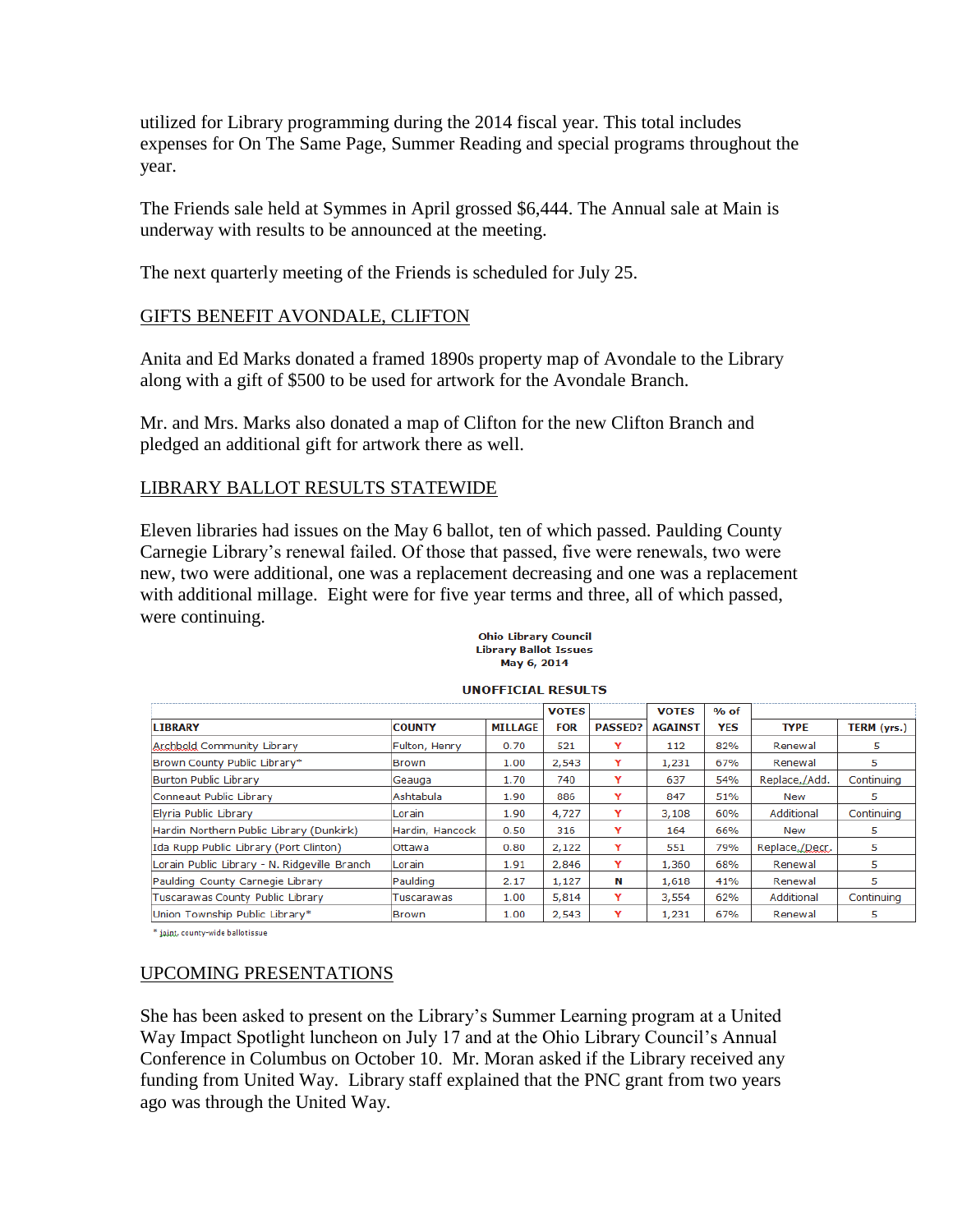#### OUT OF THE OFFICE

From June 27 to July 14 Ms. Fender will be out of the office on vacation. For a portion of this time she will be in Hong Kong attending meetings of the Olave Baden-Powell Society and the World Association of Girl Guides and Girl Scouts, thanks to Betsy LaMacchia's sponsorship of her for membership in the Society. While there, she will have limited access to email. In her absence Molly, Greg, and Mary will be responsible for the day to day operations of the Library. She will delegate to Greg her authority to approve change orders for the construction projects during this period.

### **FISCAL OFFICER'S REPORT**

Ms. DeFosse reported that:

### PUBLIC LIBRARY FUND UPDATE

The 2014 budget includes a 3% decrease to the Public Library Fund. Through May, we are trending at an 11% decrease. This is in part attributable to timing differences of the State's fiscal year but the overall impact of permanent difference is uncertain. The Mid-Biennium Review Appropriations bill approved by the Senate in late May included tax reform which will most likely impact the PLF. The tax reform includes accelerating income tax cuts enacted last summer and increasing the small business tax deduction for 2014. As a result of the current trend and additional anticipated tax changes, we are expecting overall reductions to the original PLF estimate. We will prepare a comprehensive budget review at June 30, 2014 and make necessary adjustments to account for decreases in forecasted revenue.

### 2013 AUDIT

Balestra, Harr & Scherer, CPAs, have completed their fieldwork for the 2013 audit. The Comprehensive Annual Financial Report is in the process of review. Upon completion of this review and receipt of a signed audit opinion, our 2013 CAFR will be published. It is anticipated we will have a post-audit conference in August.

The audit will include a management letter comment this year. In 2009, we implemented fixed asset software to manage the fixed assets reported in the CAFR. During this year's audit, two assets were identified that had been converted in 2009 with the wrong acquisition date resulting in depreciation not being calculated on assets which were not fully depreciated. In both cases, the assets were building improvements and the original acquisition date of the building had been entered. The error impacted 2009-2012. Although the total impact was deemed immaterial by the auditor, we opted to restate the prior year's fund balances and record it correctly.

### **LIBRARY OPERATIONS – FACILITIES COMMITTEE REPORT**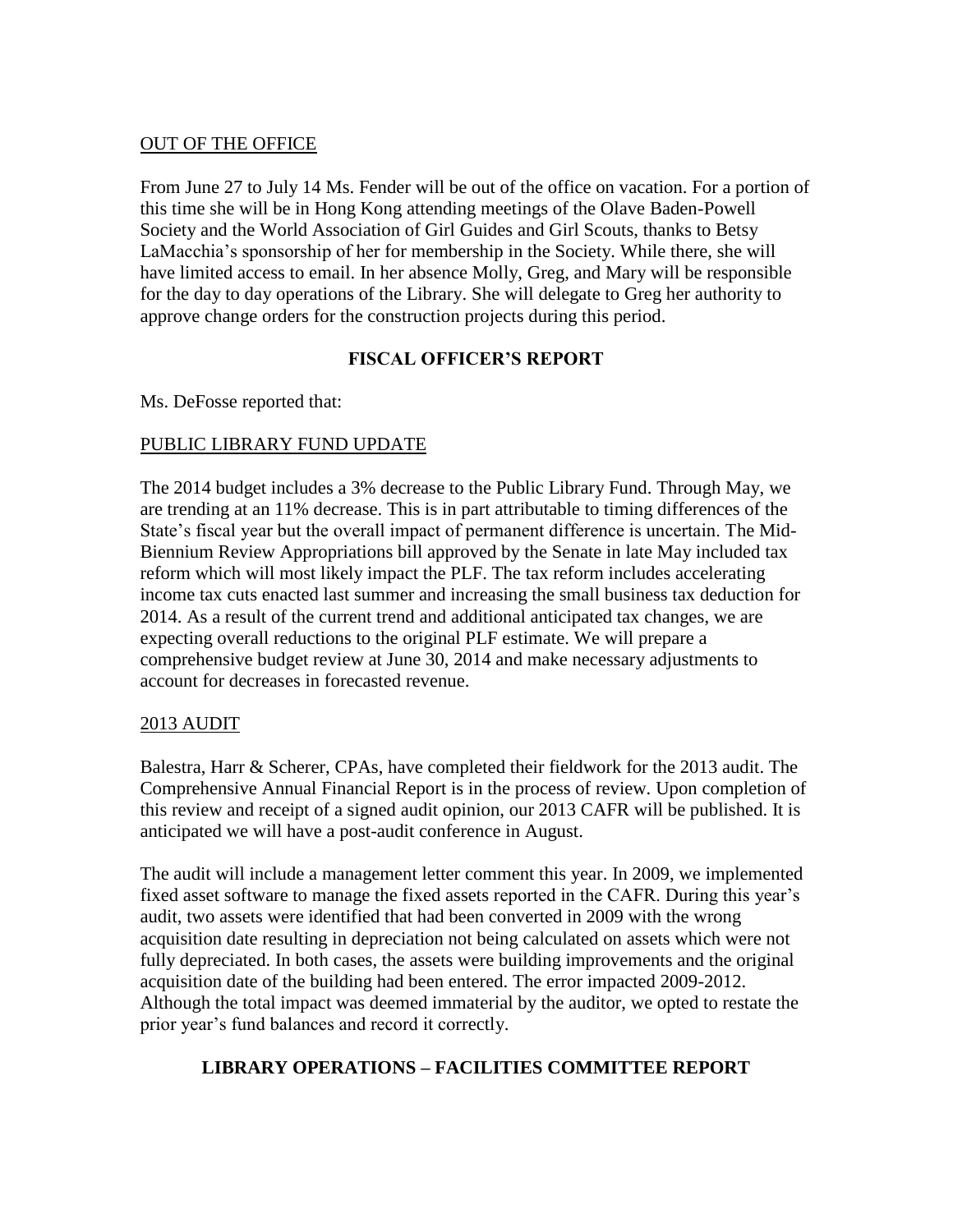Mr. Hendon reported that:

#### AVONDALE ADA PROJECT UPDATE

The Grand Opening took place on May 20, and was a huge success. While contractors have completed the major work, they continue to work on the punch list of outstanding items.

The following change orders have been approved and are submitted for confirmation. Change Order No. 103 in the amount of \$5,295.00 to Triton Services, Inc. to repair the exterior door in the Programming Room, change the hardware on an existing door, reroute the downspout at the connector and raise and reconfigure the A/V area in the Programming Room.

Change Order No. 201 in the amount of \$11,945.84 to Blau Mechanical, Inc. to add a sump pump in the elevator pit, add an expansion tank to the water heater, additional footer drainage and add a separation manhole.

Change Order No. 202 for an extension of time to Blau Mechanical, Inc. with no cost increase.

Change Order No. 301 for an extension of time to Hudson Piping, Inc. with no cost increase.

Change Order No. 401 in the amount of \$11,421.00 to United Electric, Inc. to add power to the sump pump, add lights, revise the electrical feed to the elevator, revise the emergency lighting in the existing building, revise the raceway in the staff work room, add a phone jack to the elevator, add a service outlet on the roof, add disconnects to all HVAC units.

Change Order No. 403 in the amount of \$7,239.00 to United Electric, Inc. to relocate power and data, add power to new ADA entry door, revise the electrical panel, revise the exit sign locations in the basement, supply electric hand dryers.

Change Order No. 404 for an extension of time to United Electric, Inc. with no cost increase.

#### CLIFTON PROJECT

Nearly all of the interior demolition is complete. Drilling for the geothermal wells will begin in approximately two weeks allowing for site demolition to occur.

#### ST. BERNARD/READING PROJECT

Since the April Board meeting, and following a legal review of the bids, a number of issues related to the bids were identified requiring several changes outlined below.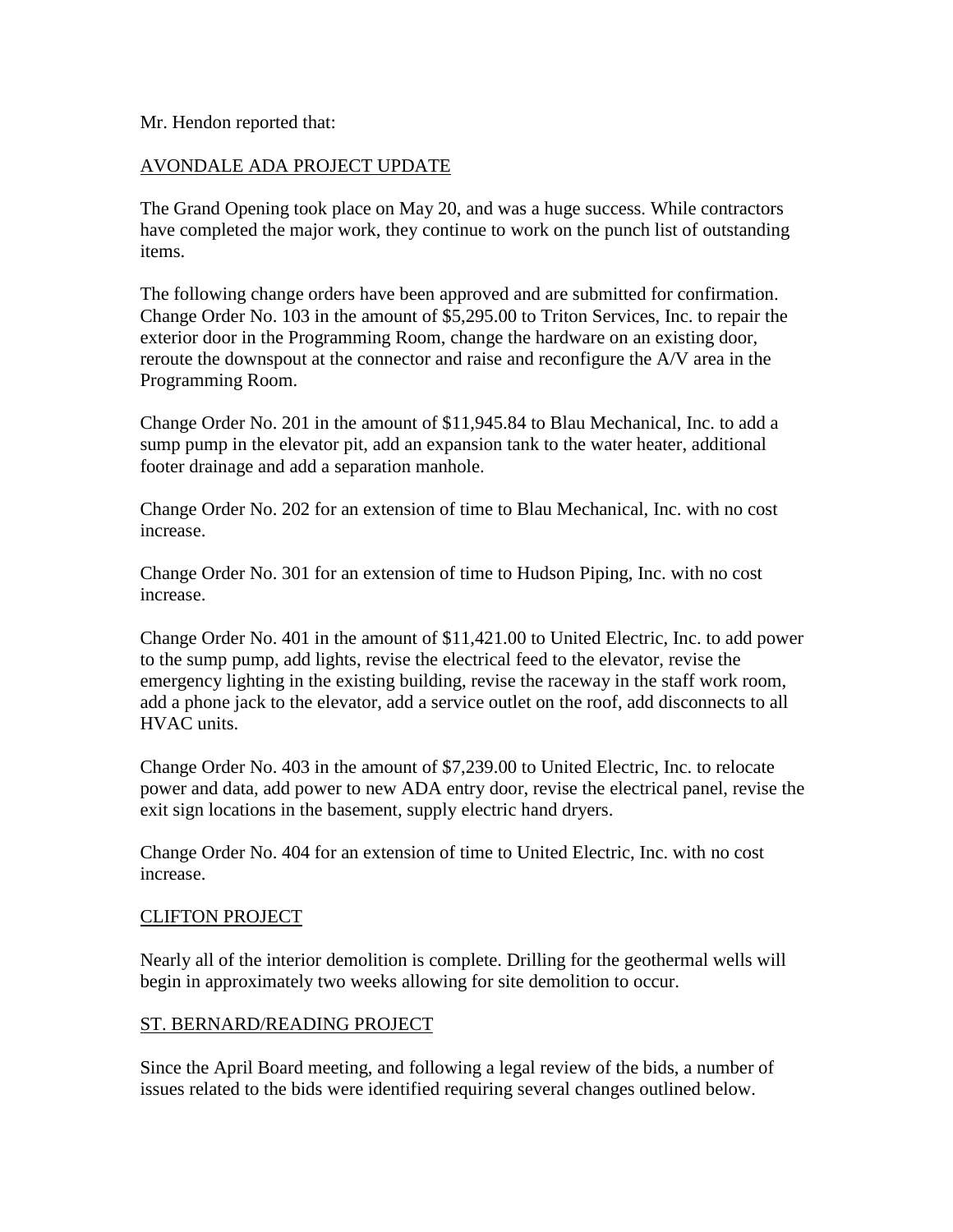Triton Services, Inc. was the low bidder on both Plumbing and HVAC. However, it was learned after the bids were opened that as of April 1, 2014 Triton is on the Ohio Facilities Construction Commission list of debarred bidders. At the October 2013 Regular Meeting the Board adopted a policy stating that contracts would not be awarded to any firm on this list. Accordingly, the bids were rejected and contracts have been signed with the next lowest bidders. Queen City Mechanicals was awarded with the plumbing contract at an additional cost of \$17,880.00, and Artic Heating & Air Conditioning, Inc. was awarded the mechanical contract at an additional cost of \$12,000.00. The Board was notified of this change via email prior to contract award.

During legal review of the contracts for the projects, it was determined by the Office of the Hamilton County Prosecuting Attorney that the bid from Kalkreuth Roofing, the low bidder for the roof work was not a valid bid. Their bond form indicated a bond in the amount of 10%. The supplementary instructions to bidders included in the project manual state in section 9.2.3 "If the amount in the bond form is left blank, the penal sum will be the full amount of the Principal's bid, including alternates. If completed, the amount shall be not less than the full amount of the bid, including alternates, stated in dollars and cents. A percentage is not acceptable". After reviewing this matter with Committee Chair, Robert Hendon, a contract was signed with the next lowest bidder, Wm. Kramer & Son, Inc., at an additional cost of \$69,430.00.

Mrs. Trauth inquired how a contractor gets on the OFCC list. Library staff indicated that there are several sources for the list and often to be identified by one of the source agencies the firm had been found guilty of illegal or unethical behavior.

Kalkreuth is disputing the Prosecutor's Office's determination and has indicated they may pursue the matter further. Attached, Exhibit I are copies of the relevant correspondence.

To offset the contract cost increase resulting from these changes without depleting the contingency or increasing the project cost, a number of value engineering items are being identified. Currently those total \$37,675. Furniture will be lower than budgeted as well. The original budget included purchasing all new shelving. Due to an existing unused inventory of shelving in storage, a much smaller quantity of shelving will need to be purchased. The available existing shelving will need to be painted, but the total cost will be significantly less than originally budgeted.

### MAIN LIBRARY ROOFING PROJECT UPDATE

The roofing project for the Main Library is moving along slower than expected due to the weather. It is expected that they will complete their work by mid or late July.

### **HUMAN RESOURCES COMMITTEE REPORT**

Mrs. Trauth reported: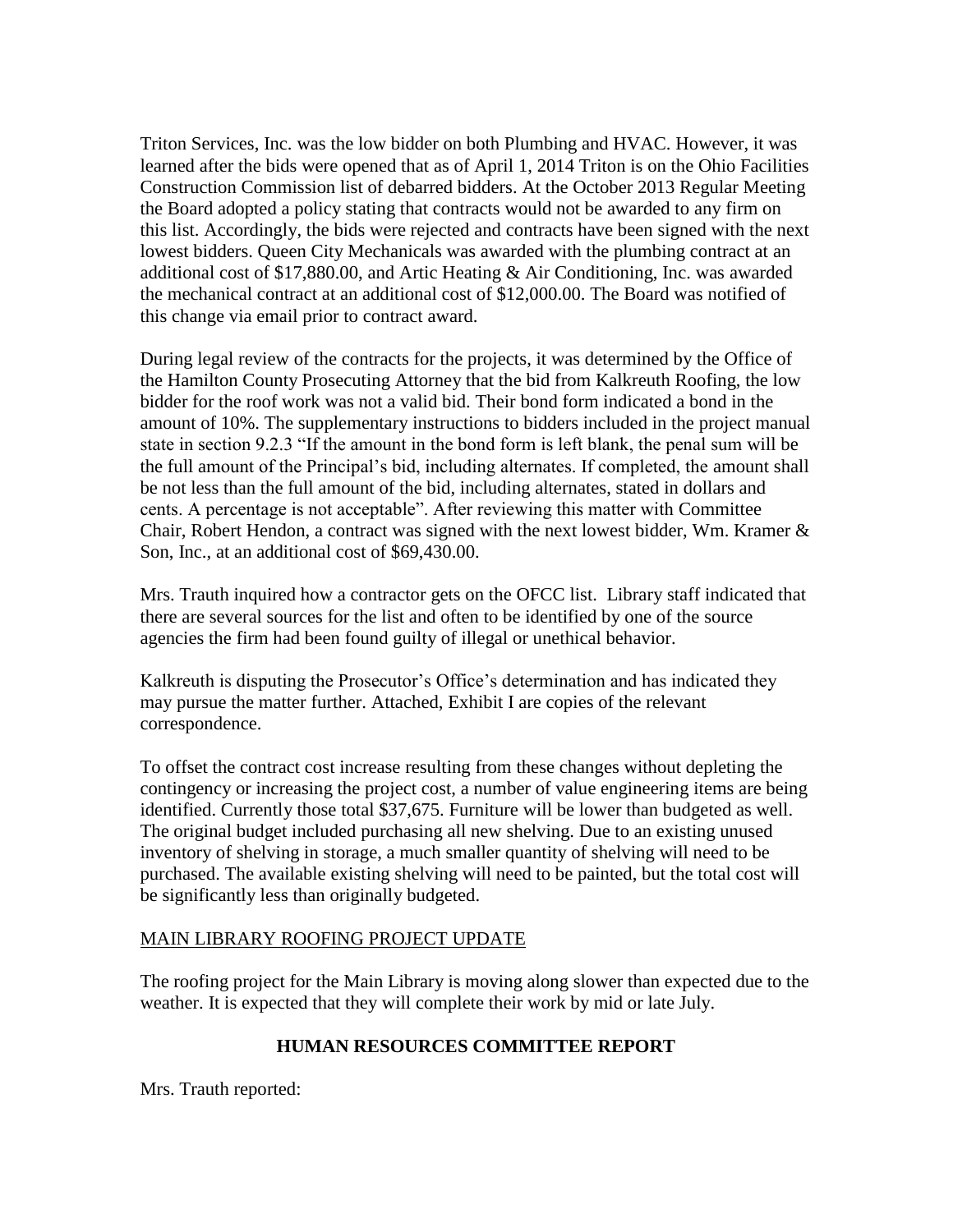#### STAFF RECOGNITION PROGRAM REVAMP

In February a Project Team was organized for the purpose of revamping the Staff Recognition Program. One of their primary goals was to recommend changes that would be aligned with the Library's Mission, Vision and Values Statements. Their recommendations divided the Staff Recognition Program into two formats – Formal and Informal Recognition. Among the changes to formal recognition were, replacing the MVP awards with Rufus awards which focus on the core competencies. The former President's Award, selected by the Board President from the MVP Award winners has been changed to the Impact Award, still chosen by the President from the Rufus Award recipients. The full list of recommendations is attached, Exhibit I.

This year's Annual Staff and Retiree Recognition Program will be held on Sunday, November 16, 2014. All Rufus Award winners will be recognized and the Impact Award and Bunny Dehner Prize presented.

Mr. Sittenfeld pointed out that it would be nice to have a component for children at this event so that they don't get restless.

### OMOYOSI VS. WYOMING BRANCH CASE DISMISSED

On Tuesday, April 29, 2014, the Wyoming Branch manager received a notice from Hamilton County Municipal Court stating the magistrate's decision was to dismiss the Omoyosi case.

# *CONSENT AGENDA ITEMS*

Mr. Wright presented the following items for approval:

- Minutes of the Regular Meeting held April 8, 2014.
- Investment Report (summary of invested balances) as of April 2014 and May 2014.

#### **Investment Report**

|                           | Amount          | Amount          |
|---------------------------|-----------------|-----------------|
|                           | 4/30/2014       | 5/31/2014       |
| <b>Operating Account</b>  |                 |                 |
| General Fund              | \$19,079,220.53 | \$11,504,456.26 |
|                           | \$45,430.50     | \$45,430.50     |
| Insurance/Indemnification | 230,000.00      | 230,000.00      |
| Special Revenue Funds     | 362,319.97      | 388,852.94      |
| Building and Repair       | 6,135,942.35    | 11,614,081.06   |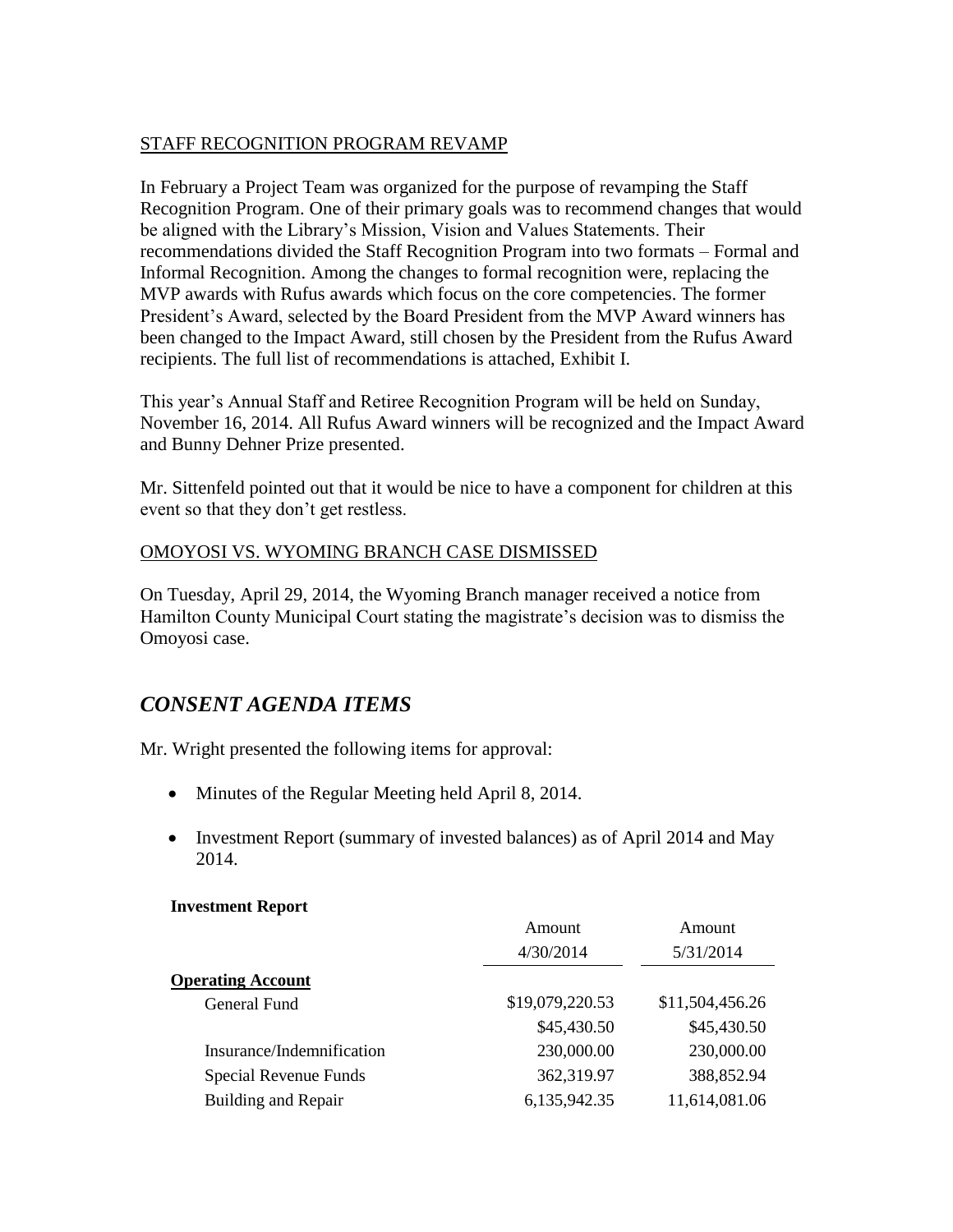| <b>Permanent Trust Funds</b>              | 1,598,671.03    | 1,604,822.76    |
|-------------------------------------------|-----------------|-----------------|
|                                           | \$27,451,584.38 | \$25,387,643.52 |
| <b>STAR Ohio</b>                          |                 |                 |
| Building and Repair                       | 1,046,756.32    | 1,046,774.87    |
| <b>Managed Investments (Trust Funds):</b> |                 |                 |
| Permanent Trust Funds                     | \$6,733,132.00  | \$6,733,132.00  |
| <b>GRAND TOTAL</b>                        | \$35,231,472.70 | \$33,167,550.39 |

- Monthly Financial Reports for the periods ending April, 2014 and May, 2014.
- Personnel Change Report reflects changes through May 24, 2014.

| Action             | Agency                                             | <b>Position Title</b>                          | <b>FTE</b> | <b>Employee Name</b>   |
|--------------------|----------------------------------------------------|------------------------------------------------|------------|------------------------|
|                    |                                                    |                                                |            |                        |
| <b>APPOINTMENT</b> | <b>CHILDREN'S LEARNING</b><br><b>CENTER</b>        | <b>CHILDREN'S LIBRARIAN</b>                    | 1.00       | WERNERT, BETSY         |
| <b>APPOINTMENT</b> | <b>DELHI TOWNSHIP</b><br><b>BRANCH</b>             | <b>STUDENT SHELVER</b>                         | 0.30       | RICHARDS, TAYLOR M     |
| <b>APPOINTMENT</b> | <b>FOREST PARK BRANCH</b>                          | <b>STUDENT SHELVER</b>                         | 0.30       | NKRUMAH, OHENEBAH      |
| <b>APPOINTMENT</b> | <b>GENEALOGY &amp; LOCAL</b><br><b>HISTORY</b>     | <b>SENIOR LIBRARY SRVS</b><br><b>ASSISTANT</b> | 0.50       | DEFFINGER, SARAH       |
| <b>APPOINTMENT</b> | <b>GROESBECK BRANCH</b>                            | <b>STUDENT SHELVER</b>                         | 0.30       | MOORE, BRANDY          |
| <b>APPOINTMENT</b> | <b>HVAC SERVICES</b>                               | <b>HVAC SERVICES TEAM</b><br><b>LEADER</b>     | 1.00       | <b>GRIMES, MARK</b>    |
| <b>APPOINTMENT</b> | <b>HYDE PARK BRANCH</b>                            | <b>LIBRARY SERVICES</b><br><b>ASSISTANT</b>    | 0.50       | HALLSTROM, TIMOTHY     |
| <b>APPOINTMENT</b> | <b>INFORMATION &amp;</b><br>REFERENCE DEPT         | <b>SENIOR LIBRARY SRVS</b><br><b>ASSISTANT</b> | 0.50       | GOOD, KEITH            |
| <b>APPOINTMENT</b> | <b>INFORMATION &amp;</b><br>REFERENCE DEPT         | <b>SENIOR LIBRARY SRVS</b><br><b>ASSISTANT</b> | 0.50       | MCCARTNEY, JEFFREY     |
| <b>APPOINTMENT</b> | <b>INFORMATION &amp;</b><br>REFERENCE DEPT         | <b>SENIOR LIBRARY SRVS</b><br><b>ASSISTANT</b> | 0.50       | SWINFORD, CHELSEA      |
| <b>APPOINTMENT</b> | <b>LOVELAND BRANCH</b>                             | <b>STUDENT SHELVER</b>                         | 0.30       | MIHLBACHLER, JAMES     |
| <b>APPOINTMENT</b> | <b>MADEIRA BRANCH</b>                              | <b>LIBRARY SERVICES</b><br><b>ASSISTANT</b>    | 0.60       | DEES, ANN L            |
| <b>APPOINTMENT</b> | <b>MAINTENANCE &amp;</b><br><b>CUSTODIAL SRV</b>   | <b>MAINT SERVICES TEAM</b><br><b>LEADER</b>    | 1.00       | SEHLHORST, DAVE        |
| <b>APPOINTMENT</b> | MT. HEALTHY BRANCH                                 | <b>LIBRARY SERVICES</b><br><b>ASSISTANT</b>    | 0.50       | <b>BOYD, NEFERTARI</b> |
| <b>APPOINTMENT</b> | <b>NORTH CENTRAL</b><br><b>BRANCH</b>              | <b>LIBRARY SERVICES</b><br><b>ASSISTANT</b>    | 0.50       | WATTS, DEBORAH         |
| <b>APPOINTMENT</b> | PLEASANT RIDGE<br><b>BRANCH</b>                    | <b>STUDENT SHELVER</b>                         | 0.30       | SAUNDERS, MADELEINE    |
| <b>APPOINTMENT</b> | POPULAR LIBRARY                                    | <b>SHELVER</b>                                 | 0.50       | KISSLING, MADELEINE    |
| <b>APPOINTMENT</b> | <b>SAFETY &amp; SECURITY</b><br><b>SERVICES</b>    | <b>SECURITY</b><br><b>GUARD/OPERATOR</b>       | 1.00       | <b>SCHWAB, ROBERT</b>  |
| <b>APPOINTMENT</b> | <b>SAFETY &amp; SECURITY</b><br><b>SERVICES</b>    | <b>SECURITY</b><br><b>GUARD/OPERATOR</b>       | 1.00       | WILLIAMS, DANTE        |
| <b>APPOINTMENT</b> | <b>SORTING &amp; MATERIALS</b><br><b>RETRIEVAL</b> | <b>PAGE</b>                                    | 0.50       | FIGUEIRINHAS, CATARINA |
| <b>APPOINTMENT</b> | <b>SORTING &amp; MATERIALS</b><br><b>RETRIEVAL</b> | PAGE                                           | 0.50       | <b>GARTIN, JACOB</b>   |
| <b>APPOINTMENT</b> | <b>SORTING &amp; MATERIALS</b><br><b>RETRIEVAL</b> | <b>PAGE</b>                                    | 0.50       | STEGALL, LUCAS         |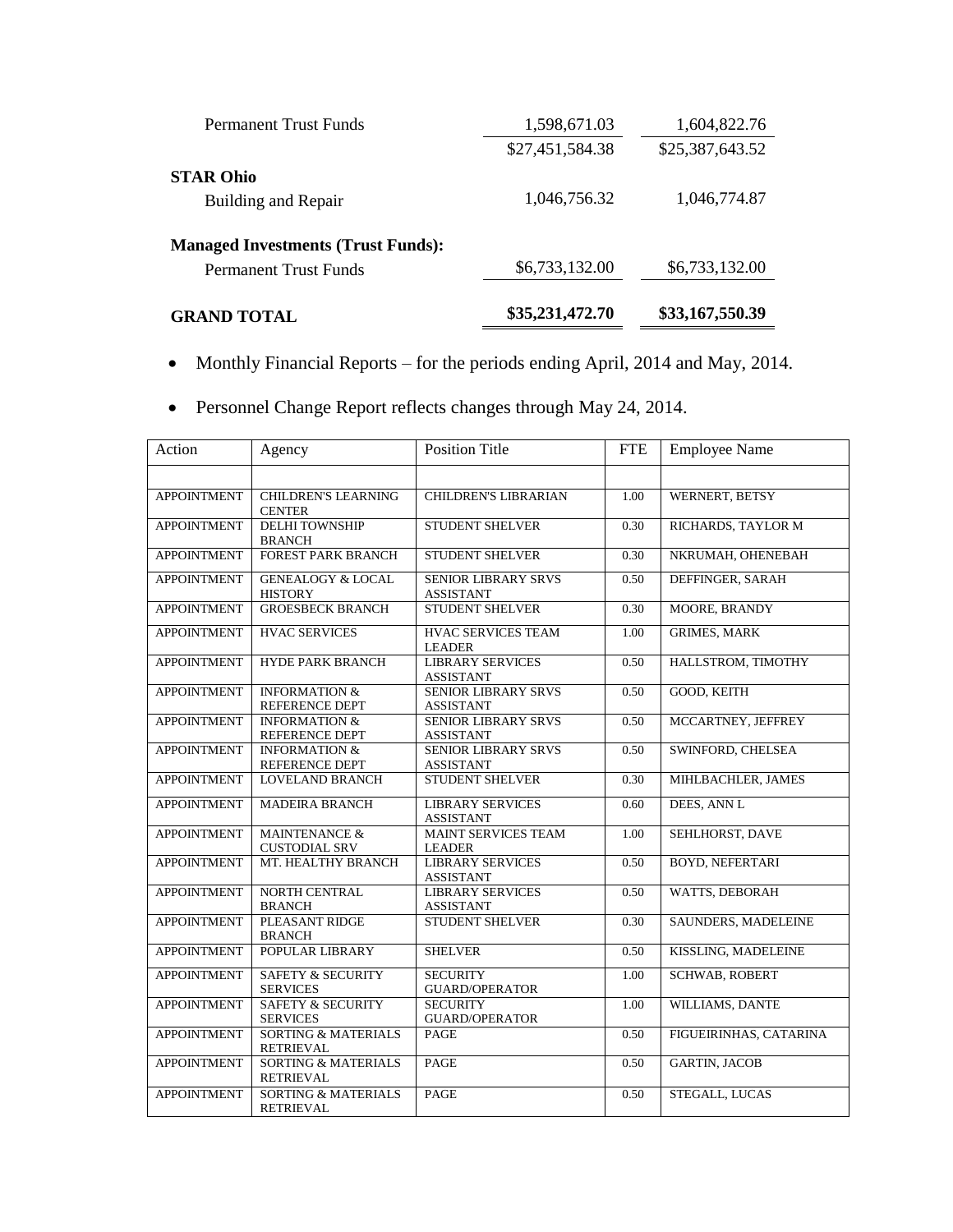| <b>APPOINTMENT</b> | <b>SORTING &amp; MATERIALS</b>                     | <b>SORTER</b>                                   | 0.50 | MOORMAN, DEANDRA            |
|--------------------|----------------------------------------------------|-------------------------------------------------|------|-----------------------------|
| <b>APPOINTMENT</b> | RETRIEVAL<br><b>TEENSPOT</b>                       | <b>STUDENT SHELVER</b>                          | 0.30 | MINCEY, WISDOM              |
|                    |                                                    |                                                 |      |                             |
| <b>APPOINTMENT</b> | <b>VIRTUAL INFORMATION</b><br><b>CENTER</b>        | <b>LIBRARY SERVICES</b><br><b>ASSISTANT</b>     | 0.50 | VEERKAMP, KRISTA            |
| <b>APPOINTMENT</b> | <b>OUTREACH SERVICES</b>                           | <b>SHELVER</b>                                  | 0.60 | <b>GRAHAM, CINDY L</b>      |
| <b>CHANGE</b>      | <b>CIRCULATION SERVICES</b>                        | <b>LIBRARY SERVICES</b><br><b>ASSISTANT</b>     | 0.60 | CULVER, JUSTIN D.           |
| <b>CHANGE</b>      | <b>INFORMATION &amp;</b><br>REFERENCE DEPT         | <b>SENIOR LIBRARY SRVS</b><br><b>ASSISTANT</b>  | 0.60 | HURST, KATHLEEN MARIE       |
| <b>CHANGE</b>      | <b>INFORMATION &amp;</b><br>REFERENCE DEPT         | <b>SHELVER</b>                                  | 0.50 | TRAME, MARY                 |
| <b>CHANGE</b>      | <b>CHILDREN'S LEARNING</b><br><b>CENTER</b>        | <b>SENIOR LIBRARY SRVS</b><br><b>ASSISTANT</b>  | 0.50 | BUELSING, ANGELA B.         |
| <b>CHANGE</b>      | <b>SORTING &amp; MATERIALS</b><br>RETRIEVAL        | PAGE                                            | 0.50 | <b>BARNEY, JADA A</b>       |
| <b>CHANGE</b>      | <b>SORTING &amp; MATERIALS</b><br>RETRIEVAL        | <b>SORTER</b>                                   | 0.50 | COX, COURTNEY M.            |
| <b>CHANGE</b>      | <b>SORTING &amp; MATERIALS</b><br><b>RETRIEVAL</b> | <b>SORTER</b>                                   | 0.50 | NEAL, CALENAR.              |
| <b>CHANGE</b>      | <b>CATALOGING &amp;</b><br>PROCESSING              | <b>LINE ASST ELECTRONIC</b><br><b>PROCESSIN</b> | 1.00 | DUKE, CHARLES W.            |
| <b>CHANGE</b>      | <b>INFORMATION &amp;</b><br>REFERENCE DEPT         | <b>LIBRARY SERVICES</b><br><b>ASSISTANT</b>     | 1.00 | CURTIS JR., STEPHEN J.      |
| <b>DEMOTION</b>    | <b>CUSTODIAL SERVICES</b>                          | <b>TEAM LEADER</b>                              | 1.00 | ELLINGTON, THEODORE F       |
| <b>DEMOTION</b>    | <b>SORTING &amp; MATERIALS</b><br><b>RETRIEVAL</b> | PAGE                                            | 1.00 | CUNNINGHAM, KATHERINE<br>E  |
| <b>DEPARTURE</b>   | <b>ANDERSON BRANCH</b>                             | <b>LIBRARY SERVICES</b><br><b>ASSISTANT</b>     | 0.50 | CONNAIR, ALLISON K.         |
| <b>DEPARTURE</b>   | <b>BLUE ASH BRANCH</b>                             | <b>STUDENT SHELVER</b>                          | 0.25 | FINN, SABRINA C             |
| <b>DEPARTURE</b>   | <b>CIRCULATION SERVICES</b>                        | <b>LIBRARY SERVICES</b><br><b>ASSISTANT</b>     | 0.50 | KERN, LORENZO M             |
| <b>DEPARTURE</b>   | <b>COMM. &amp; NETWORK</b><br><b>SERVICES</b>      | SYSTEM ADMINISTRATOR                            | 1.00 | PRASAD, RANJAN L            |
| <b>DEPARTURE</b>   | <b>CORRYVILLE BRANCH</b>                           | <b>HOMEWORK AIDE</b>                            | 0.30 | SHANNON VESPRANI            |
| <b>DEPARTURE</b>   | <b>INFORMATION &amp;</b><br>REFERENCE DEPT         | REFERENCE TEAM LEADER                           | 1.00 | SCHULTZ, ALLISON R.         |
| <b>DEPARTURE</b>   | <b>INFORMATION &amp;</b><br>REFERENCE DEPT         | <b>SENIOR LIBRARY SRVS</b><br><b>ASSISTANT</b>  | 0.50 | PALMER, BRITTANY L          |
| <b>DEPARTURE</b>   | <b>LOVELAND BRANCH</b>                             | <b>STUDENT SHELVER</b>                          | 0.20 | LEHMANN, ANNE C             |
| <b>DEPARTURE</b>   | <b>MARIEMONT BRANCH</b>                            | <b>LIBRARY SERVICES</b><br><b>ASSISTANT</b>     | 0.50 | FRAZIER, KELLY L.           |
| <b>DEPARTURE</b>   | NORTH CENTRAL<br>BRANCH                            | <b>LIBRARY SERVICES</b><br>ASSISTANT            | 0.50 | WAGERS, MILES               |
| <b>DEPARTURE</b>   | <b>OAKLEY BRANCH</b>                               | <b>HOMEWORK AIDE</b>                            | 0.30 | POSPISIL, FRANCIS           |
| <b>DEPARTURE</b>   | <b>READING BRANCH</b>                              | <b>HOMEWORK AIDE</b>                            | 0.30 | HARRINGTON, ALEXANDER       |
| <b>DEPARTURE</b>   | <b>SHIPPING &amp; RECEIVING</b>                    | PAGE                                            | 0.50 | ZIMMER, ERICKA J.           |
| <b>DEPARTURE</b>   | <b>SHIPPING &amp; RECEIVING</b>                    | <b>SORTER</b>                                   | 0.50 | JOHNSTON, KYLE              |
| <b>DEPARTURE</b>   | <b>SHIPPING &amp; RECEIVING</b>                    | <b>SORTER</b>                                   | 0.50 | NICHOLS, JONTE L.           |
| <b>DEPARTURE</b>   | <b>SORTING &amp; MATERIALS</b><br>RETRIEVAL        | PAGE                                            | 1.00 | MATHEWS, BRITTANY C.        |
| <b>DEPARTURE</b>   | SORTING & MATERIALS<br><b>RETRIEVAL</b>            | PAGE                                            | 0.50 | <b>GOLAND, KATHERINE A.</b> |
| <b>DEPARTURE</b>   | WESTWOOD BRANCH                                    | <b>LIBRARY SERVICES</b><br><b>ASSISTANT</b>     | 0.50 | NEPPER, TALLIA              |
| <b>DEPARTURE</b>   | <b>ILS TEAM</b>                                    | <b>ILS ANALYST</b>                              | 1.00 | THOMAS, CHRISTINA E         |
| <b>DEPARTURE</b>   | <b>OUTREACH SERVICES</b>                           | <b>SHELVER</b>                                  | 0.50 | MCGORON, MARY C.            |
| <b>DEPARTURE</b>   | HARRISON BRANCH                                    | STUDENT SHELVER                                 | 0.30 | ASHLEY, KAYLA R             |